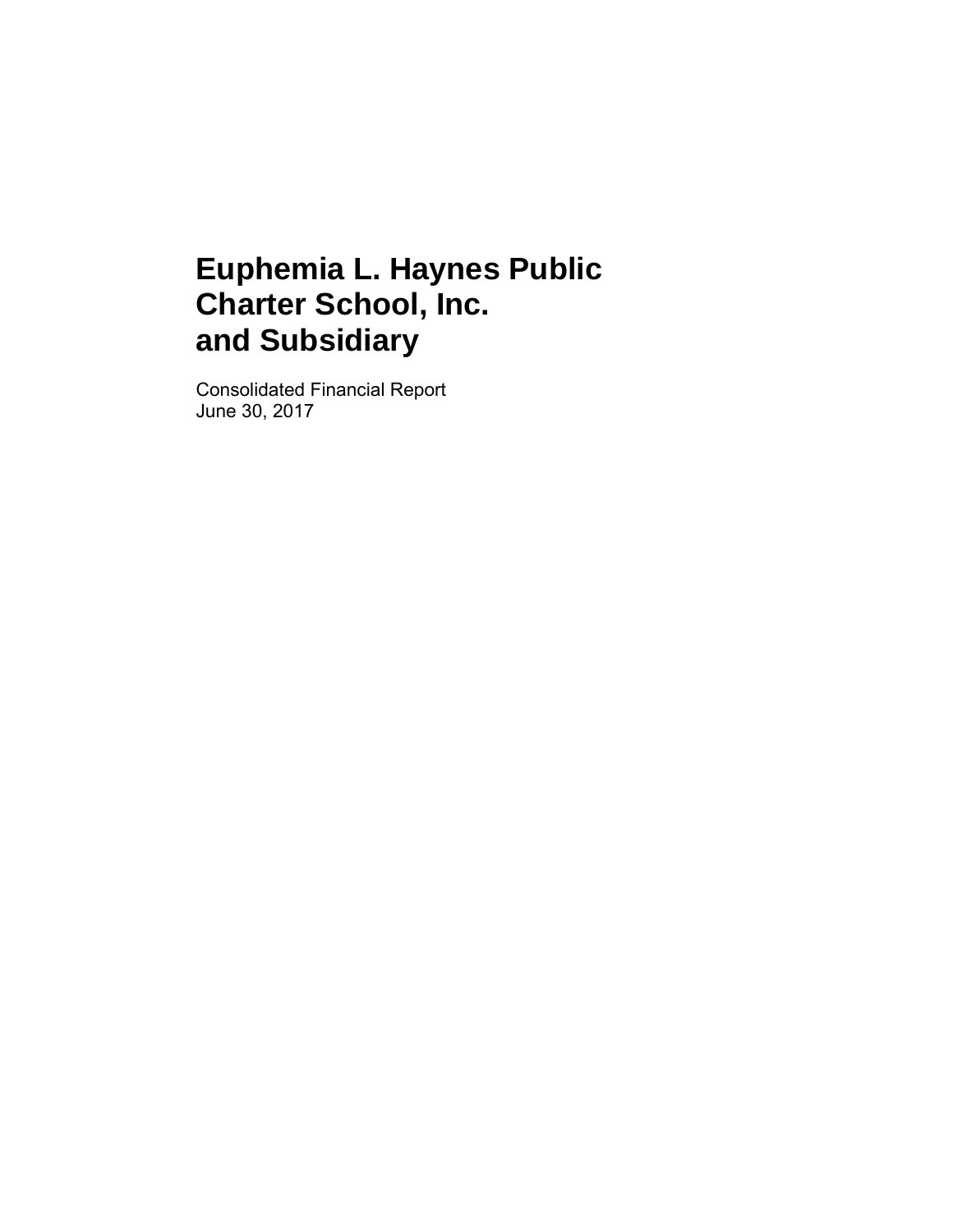# **Contents**

| Independent auditor's report                                  | $1 - 2$  |
|---------------------------------------------------------------|----------|
| <b>Financial statements</b>                                   |          |
| Consolidated balance sheets                                   | 3        |
| Consolidated statement of activities – 2017                   | 4        |
| Consolidated statement of activities – 2016                   | 5        |
| Consolidated statements of cash flows                         | $6 - 7$  |
| Notes to consolidated financial statements                    | $8 - 19$ |
| Independent auditor's report on the supplementary information | 20       |
| Supplementary information                                     |          |
| Consolidating balance sheet                                   | 21       |
| Consolidating statement of activities                         | 22       |
| Consolidated schedule of functional expenses                  | 23       |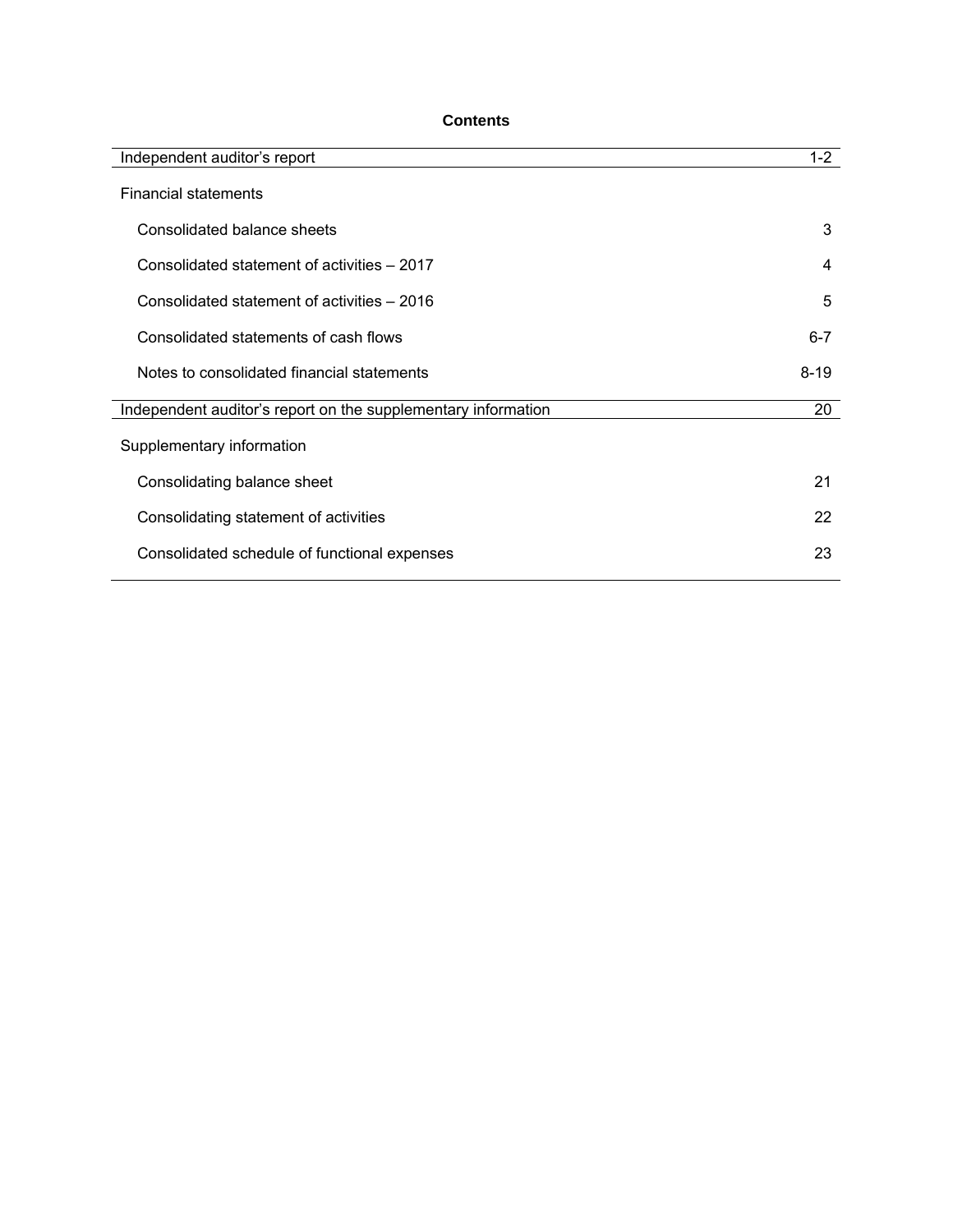

**RSM US LLP** 

#### **Independent Auditor's Report**

To the Board of Trustees Euphemia L. Haynes Public Charter School, Inc.

#### **Report on Financial Statements**

We have audited the accompanying consolidated financial statements of Euphemia L. Haynes Public Charter School, Inc. and Subsidiary (collectively, the Organization), which comprise the consolidated balance sheets as of June 30, 2017 and 2016, the related consolidated statements of activities and cash flows for the years then ended, and the related notes to the consolidated financial statements (collectively, the financial statements).

#### **Management's Responsibility for the Financial Statements**

Management is responsible for the preparation and fair presentation of these financial statements in accordance with accounting principles generally accepted in the United States of America; this includes the design, implementation and maintenance of internal control relevant to the preparation and fair presentation of financial statements that are free from material misstatement, whether due to fraud or error.

#### **Auditor's Responsibility**

Our responsibility is to express an opinion on these financial statements based on our audits. We conducted our audits in accordance with auditing standards generally accepted in the United States of America. Those standards require that we plan and perform the audit to obtain reasonable assurance about whether the financial statements are free from material misstatement.

An audit involves performing procedures to obtain audit evidence about the amounts and disclosures in the financial statements. The procedures selected depend on the auditor's judgment, including the assessment of the risks of material misstatement of the financial statements, whether due to fraud or error. In making those risk assessments, the auditor considers internal control relevant to the entity's preparation and fair presentation of the financial statements in order to design audit procedures that are appropriate in the circumstances, but not for the purpose of expressing an opinion on the effectiveness of the entity's internal control. Accordingly, we express no such opinion. An audit also includes evaluating the appropriateness of accounting policies used and the reasonableness of significant accounting estimates made by management, as well as evaluating the overall presentation of the financial statements.

We believe that the audit evidence we have obtained is sufficient and appropriate to provide a basis for our audit opinion.

THE POWER OF BEING UNDERSTOOD AUDIT | TAX | CONSULTING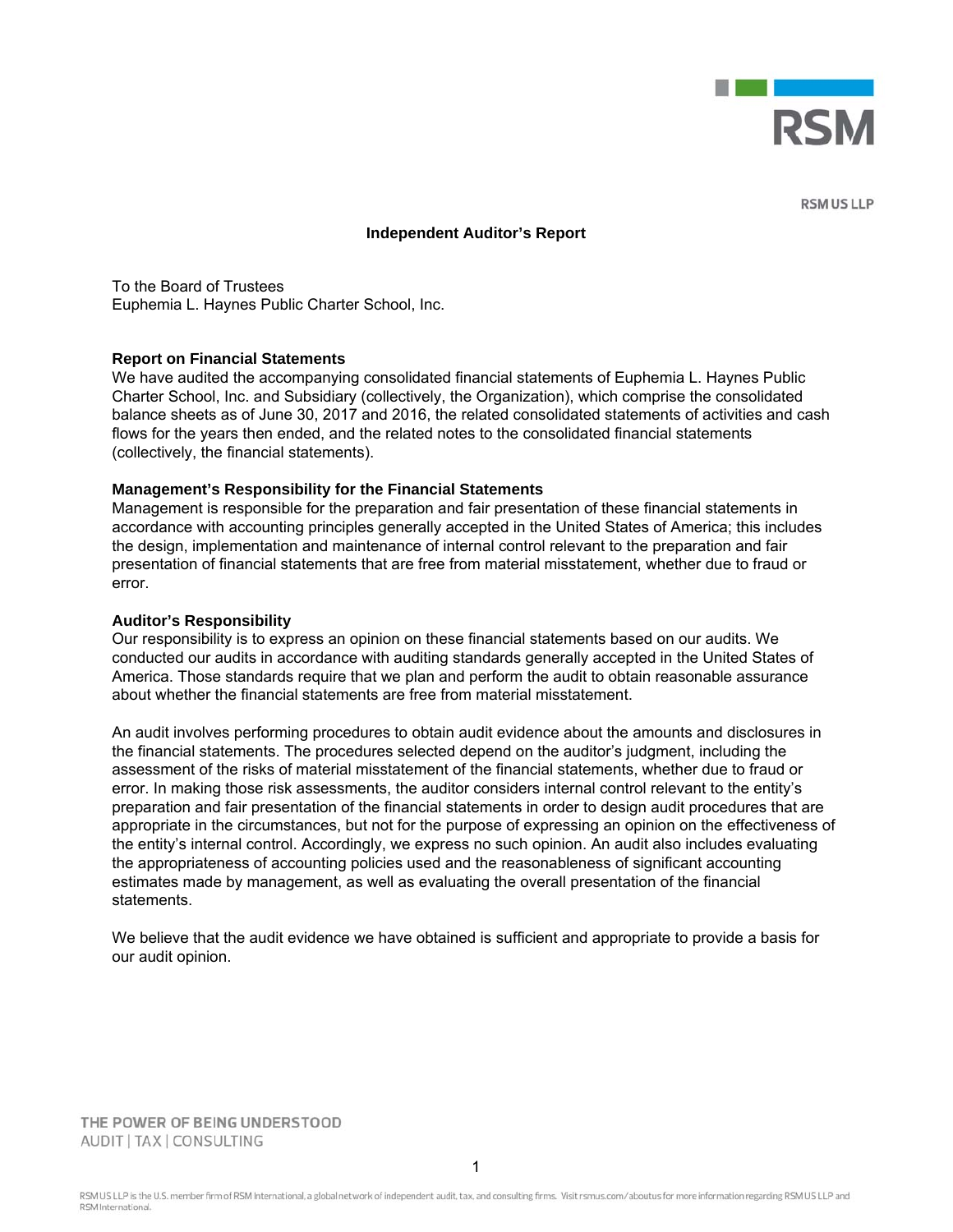### **Opinion**

In our opinion, the financial statements referred to above present fairly, in all material respects, the financial position of the Organization as of June 30, 2017 and 2016, and the changes in their net assets and their cash flows for the years then ended in accordance with accounting principles generally accepted in the United States of America.

RSM US LLP

Washington, D.C. October 31, 2017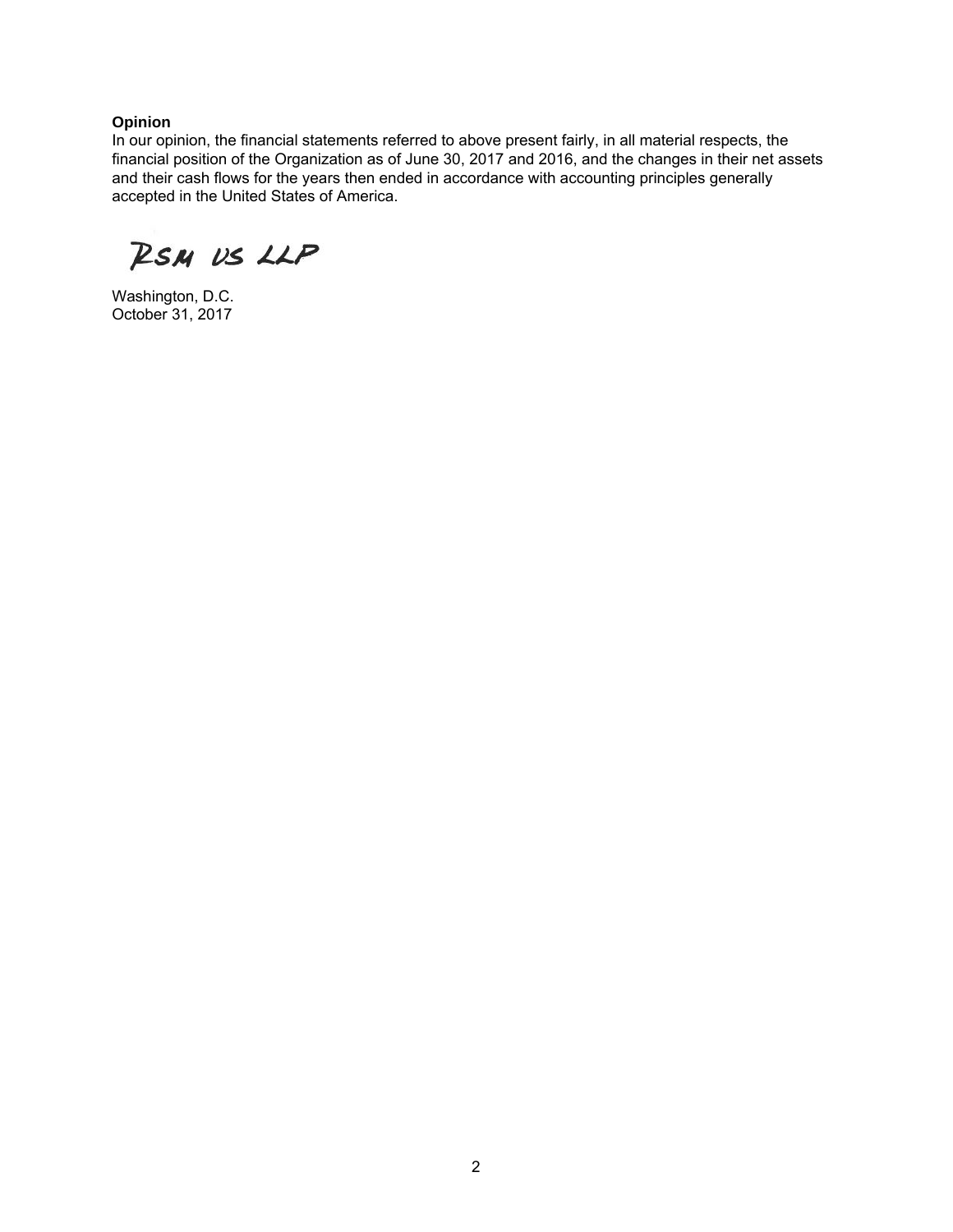### **Consolidated Balance Sheets June 30, 2017 and 2016**

|                                                 |    | 2017       |    | 2016       |
|-------------------------------------------------|----|------------|----|------------|
| <b>Assets</b>                                   |    |            |    |            |
| Current assets:                                 |    |            |    |            |
| Cash and cash equivalents                       | \$ | 4,867,987  | \$ | 7,161,404  |
| Investments                                     |    | 1,957,033  |    |            |
| Accounts receivable                             |    | 17,087     |    | 97,321     |
| Promises to give                                |    | 18,380     |    | 35,185     |
| Grants receivable                               |    | 668,517    |    | 476,379    |
| Prepaid expenses                                |    | 52,719     |    | 111,030    |
| <b>Total current assets</b>                     |    | 7,581,723  |    | 7,881,319  |
| Restricted cash                                 |    | 789,492    |    | 401,323    |
| Property and equipment, net                     |    | 33,997,162 |    | 34,999,152 |
| Deposits                                        |    | 1,640      |    | 18,945     |
| Loan receivable                                 |    |            |    | 7,632,382  |
|                                                 | \$ | 42,370,017 | \$ | 50,933,121 |
|                                                 |    |            |    |            |
| <b>Liabilities and Net Assets</b>               |    |            |    |            |
| <b>Current liabilities:</b>                     |    |            |    |            |
| Accounts payable and accrued expenses           | \$ | 1,095,339  | \$ | 1,213,229  |
| Current portion of long-term debt               |    | 297,000    |    | 288,000    |
| Deferred revenue                                |    | 37,149     |    |            |
| <b>Total current liabilities</b>                |    | 1,429,488  |    | 1,501,229  |
| Due to ELH Support Corp.                        |    | 5,980      |    | 5,980      |
| Accrued rent                                    |    | 2,301,268  |    | 2,044,116  |
| Interest rate swap agreement                    |    | 439,363    |    | 1,886,187  |
| Long-term debt, net of current portion          |    | 32,397,241 |    | 41,419,376 |
|                                                 |    | 36,573,340 |    | 46,856,888 |
| Commitments and contingencies (Notes 13 and 14) |    |            |    |            |
| Net assets:                                     |    |            |    |            |
| Unrestricted                                    |    | 5,329,689  |    | 3,596,081  |
| Temporarily restricted                          |    | 466,988    |    | 480,152    |
|                                                 |    | 5,796,677  |    | 4,076,233  |
|                                                 |    |            |    |            |
|                                                 | P. | 42,370,017 | S  | 50,933,121 |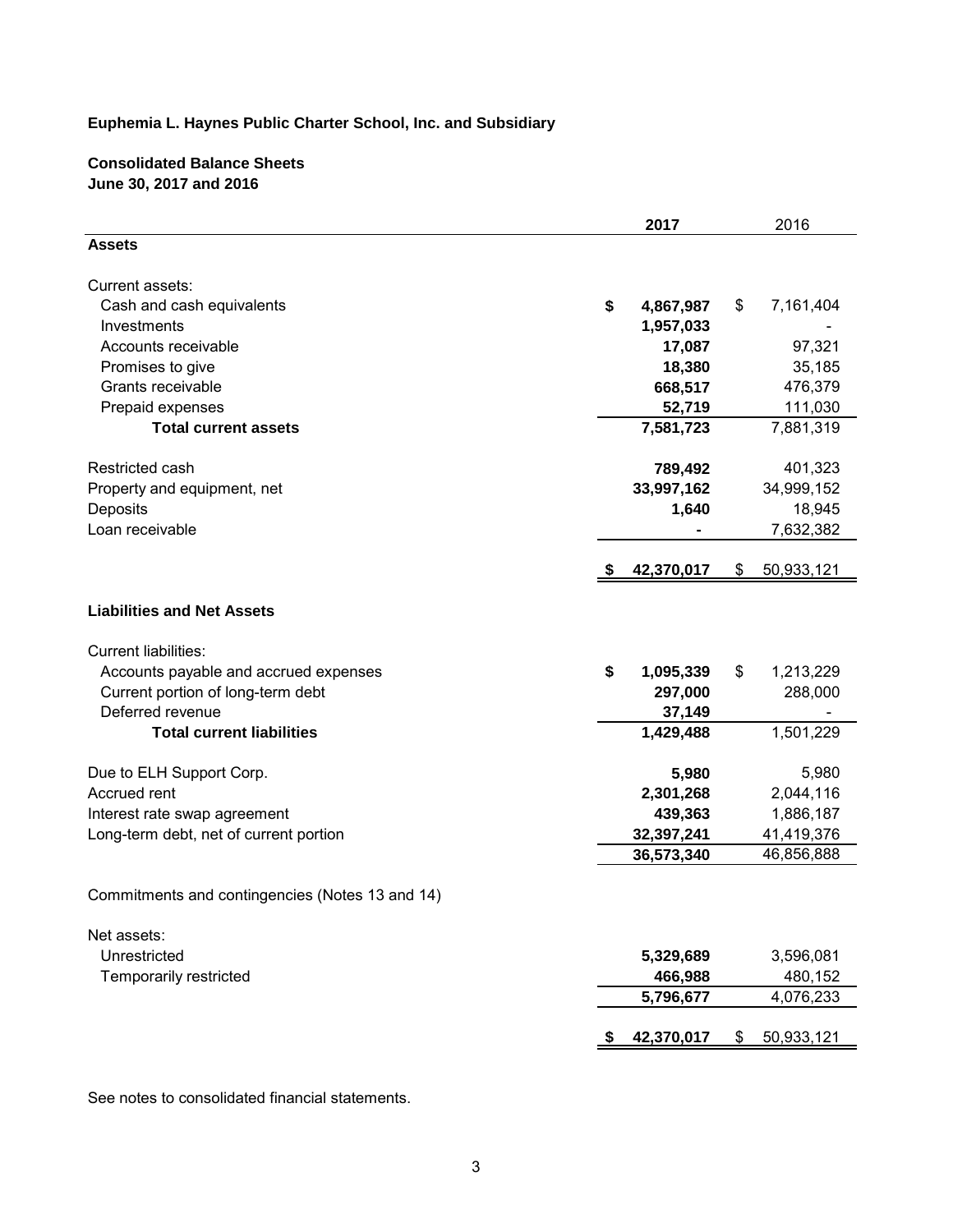**Consolidated Statement of Activities Year Ended June 30, 2017 (With Comparative Totals for 2016)**

|                                             | 2017                   |                    |              |                 |
|---------------------------------------------|------------------------|--------------------|--------------|-----------------|
|                                             |                        | <b>Temporarily</b> |              | 2016            |
|                                             | <b>Unrestricted</b>    | <b>Restricted</b>  | <b>Total</b> | Total           |
| Revenue and support:                        |                        |                    |              |                 |
| Pupil allocation                            | \$22,320,934           | \$                 | \$22,320,934 | \$22,100,662    |
| Other grants                                | 368,233                | 408,445            | 776,678      | 1,364,837       |
| Federal grants                              | 1,441,676              |                    | 1,441,676    | 1,376,908       |
| Contributions                               | 446,015                |                    | 446,015      | 388,960         |
| Program revenue                             | 59,804                 |                    | 59,804       | 54,786          |
| Investment income                           | 577,157                |                    | 577,157      | 578,482         |
| Rental revenue                              | 1,350                  |                    | 1,350        | 2,550           |
| Net assets released from restrictions       | 421,609                | (421, 609)         |              |                 |
| <b>Total revenue and support</b>            | 25,636,778             | (13, 164)          | 25,623,614   | 25,867,185      |
|                                             |                        |                    |              |                 |
| Expenses:                                   |                        |                    |              |                 |
| Program services                            | 25,157,599             |                    | 25, 157, 599 | 24,206,993      |
| General and administrative                  | 798,745                |                    | 798,745      | 756,843         |
| Fundraising                                 | 526,806                |                    | 526,806      | 638,366         |
| <b>Total expenses</b>                       | 26,483,150             | $\blacksquare$     | 26,483,150   | 25,602,202      |
| <b>Change in net assets</b>                 |                        |                    |              |                 |
| before other (losses) gains                 | (846, 372)             | (13, 164)          | (859, 536)   | 264,983         |
| Other gains (losses):                       |                        |                    |              |                 |
| Gain (loss) on interest rate swap agreement | 1,446,824              |                    | 1,446,824    | (1,682,340)     |
| Gain on NMTC transaction unwind (Note 17)   | 1,133,156              |                    | 1,133,156    |                 |
|                                             |                        |                    |              |                 |
| <b>Change in net assets</b>                 | 1,733,608              | (13, 164)          | 1,720,444    | (1, 417, 357)   |
| Net assets:                                 |                        |                    |              |                 |
| <b>Beginning</b>                            | 3,596,081              | 480,152            | 4,076,233    | 5,493,590       |
|                                             |                        |                    |              |                 |
| Ending                                      | 5,329,689<br><u>\$</u> | 466,988<br>S       | \$5,796,677  | \$<br>4,076,233 |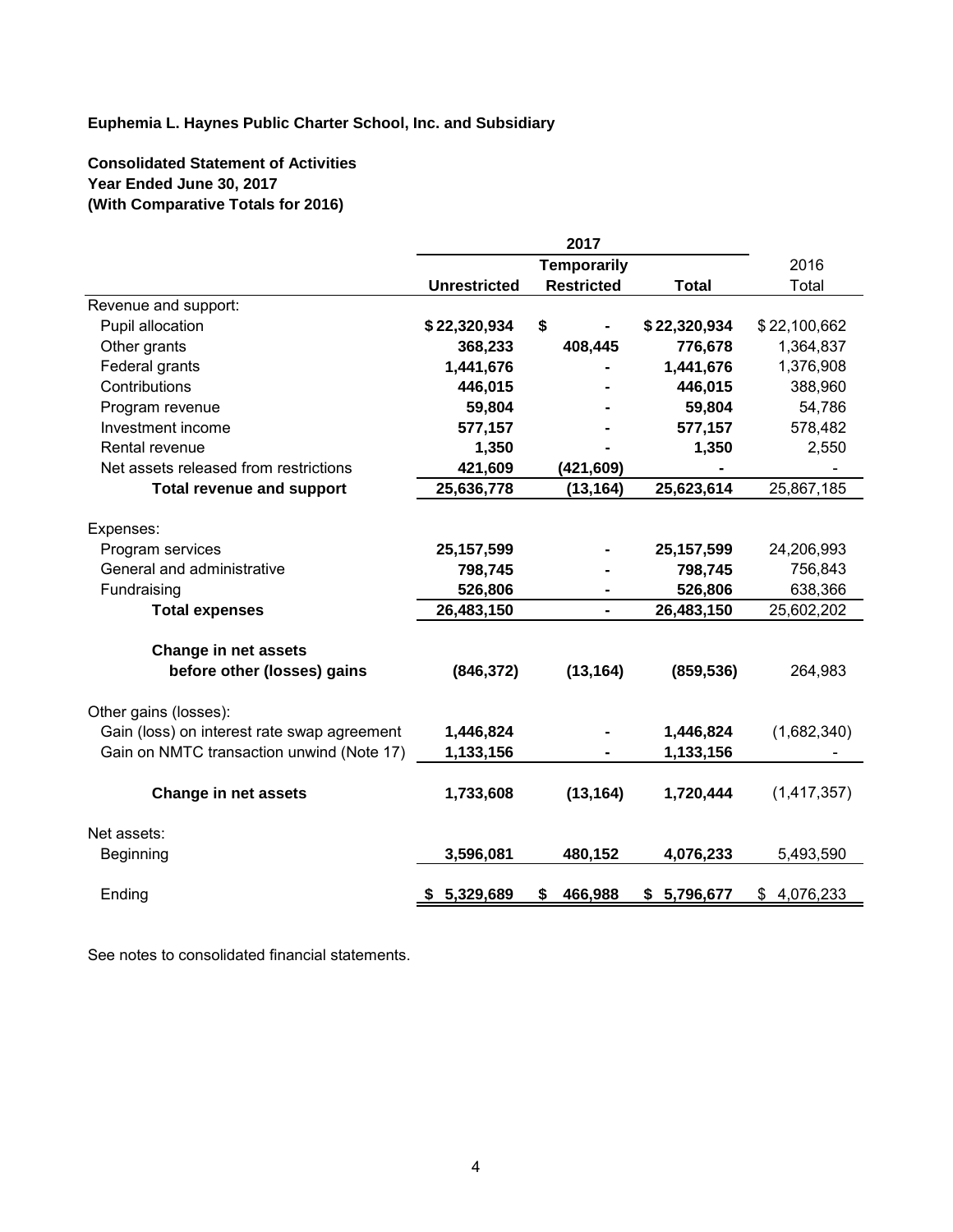# **Consolidated Statement of Activities Year Ended June 30, 2016**

|                                       | 2016            |               |    |             |
|---------------------------------------|-----------------|---------------|----|-------------|
|                                       |                 | Temporarily   |    |             |
|                                       | Unrestricted    | Restricted    |    | Total       |
| Revenue and support:                  |                 |               |    |             |
| Pupil allocation                      | \$22,100,662    | \$            | \$ | 22,100,662  |
| Other grants                          | 778,137         | 586,700       |    | 1,364,837   |
| Federal grants                        | 1,376,908       |               |    | 1,376,908   |
| Contributions                         | 388,960         |               |    | 388,960     |
| Program revenue                       | 54,786          |               |    | 54,786      |
| Interest income                       | 578,482         |               |    | 578,482     |
| Rental revenue                        | 2,550           |               |    | 2,550       |
| Net assets released from restrictions | 450,515         | (450, 515)    |    |             |
| <b>Total revenue and support</b>      | 25,731,000      | 136,185       |    | 25,867,185  |
| Expenses:                             |                 |               |    |             |
| Program services                      | 24,206,993      |               |    | 24,206,993  |
| General and administrative            | 756,843         |               |    | 756,843     |
| Fundraising                           | 638,366         |               |    | 638,366     |
| <b>Total expenses</b>                 | 25,602,202      |               |    | 25,602,202  |
| <b>Change in net assets</b>           |                 |               |    |             |
| before other losses                   | 128,798         | 136,185       |    | 264,983     |
| Other losses:                         |                 |               |    |             |
| Loss on interest rate swap agreement  | (1,682,340)     |               |    | (1,682,340) |
| <b>Change in net assets</b>           | (1,553,542)     | 136,185       |    | (1,417,357) |
| Net assets:                           |                 |               |    |             |
| <b>Beginning</b>                      | 5,149,623       | 343,967       |    | 5,493,590   |
| Ending                                | 3,596,081<br>\$ | \$<br>480,152 | \$ | 4,076,233   |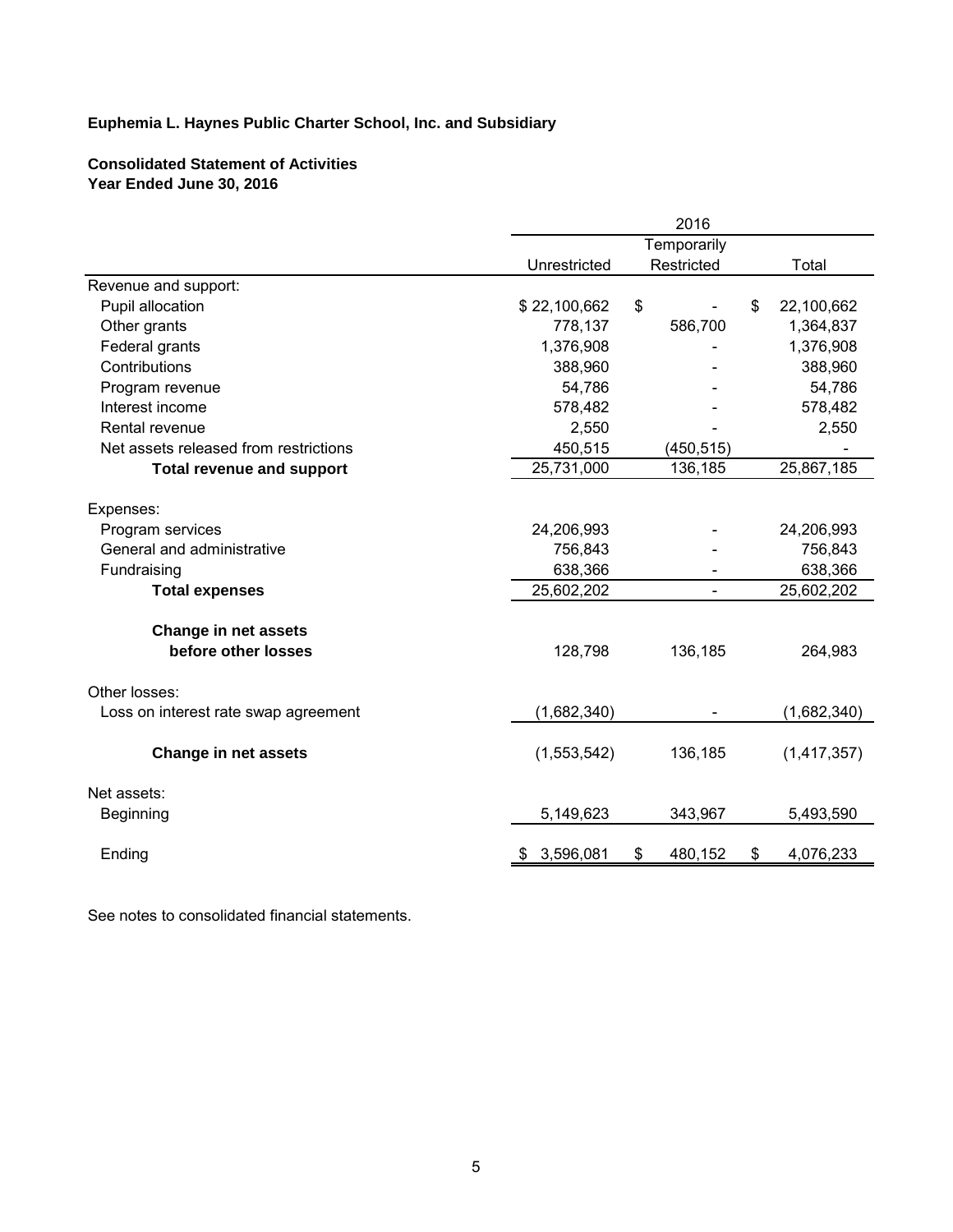# **Consolidated Statements of Cash Flows Years Ended June 30, 2017 and 2016**

|                                                                | 2017            |     | 2016          |
|----------------------------------------------------------------|-----------------|-----|---------------|
| Cash flows from operating activities:                          |                 |     |               |
| Change in net assets                                           | \$<br>1,720,444 | \$  | (1,417,357)   |
| Adjustments to reconcile change in net assets to net cash      |                 |     |               |
| provided by operating activities:                              |                 |     |               |
| Depreciation                                                   | 1,736,224       |     | 1,751,509     |
| Amortization of loan issuance costs                            | 155,355         |     | 156,272       |
| Interest income added on loan receivable principal             | (154, 533)      |     | (131, 330)    |
| Interest expense added to principal of notes and bonds payable | 39,581          |     | 200,248       |
| Gain on NMTC transaction unwind                                | (1,713,085)     |     |               |
| (Gain) loss on interest rate swap agreement                    | (1,446,824)     |     | 1,682,340     |
| Realized and unrealized loss on investments                    | 2,967           |     |               |
| Write-off on loan issuance costs                               | 579,929         |     | 1,440         |
| Changes in assets and liabilities:                             |                 |     |               |
| Decrease (increase) in:                                        |                 |     |               |
| Accounts receivable                                            | 80,234          |     | 93,139        |
| Promises to give                                               | 16,805          |     | (5,310)       |
| Grants receivable                                              | (192, 138)      |     | 581,614       |
| Prepaid expenses                                               | 58,311          |     | 53,569        |
| Deposits                                                       | 17,305          |     | (17, 305)     |
| (Decrease) increase in:                                        |                 |     |               |
| Accounts payable and accrued expenses                          | (117, 890)      |     | (163, 602)    |
| Deferred revenue                                               | 37,149          |     |               |
| Accrued rent                                                   | 257,152         |     | 257,152       |
| Net cash provided by operating activities                      | 1,076,986       |     | 3,042,379     |
|                                                                |                 |     |               |
| Cash flows from investing activities:                          |                 |     |               |
| Purchases of property and equipment                            | (734, 234)      |     | (1,750,305)   |
| Purchases of investments                                       | (1,960,000)     |     |               |
| Increase in restricted cash                                    | (388, 169)      |     | (387, 973)    |
| Net cash used in investing activities                          | (3,082,403)     |     | (2, 138, 278) |
|                                                                |                 |     |               |
| Cash flows from financing activities:                          |                 |     |               |
| Principal payments on long-term debt                           | (288,000)       |     | (253,000)     |
| Loan issuance costs                                            |                 |     | (1, 192)      |
| Net cash used in financing activities                          | (288,000)       |     | (254, 192)    |
|                                                                |                 |     |               |
| Net (decrease) increase in cash and cash equivalents           | (2, 293, 417)   |     | 649,909       |
| Cash and cash equivalents:                                     |                 |     |               |
| Beginning                                                      | 7,161,404       |     | 6,511,495     |
|                                                                |                 |     |               |
| Ending                                                         | 4,867,987       | \$. | 7,161,404     |
|                                                                |                 |     |               |

(Continued)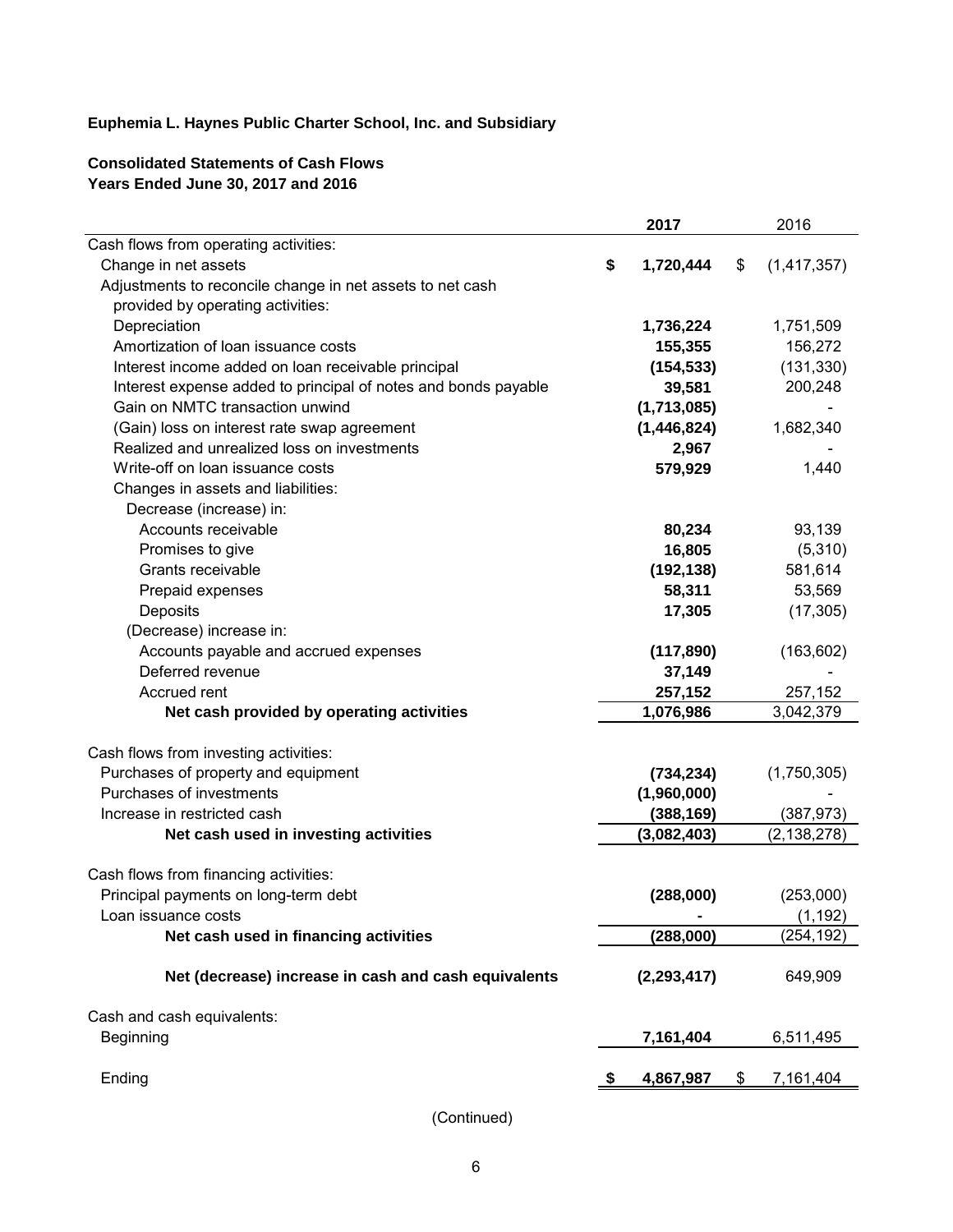# **Consolidated Statements of Cash Flows (Continued) Years Ended June 30, 2017 and 2016**

|                                                                                                                                                     | 2017                         |   | 2016      |
|-----------------------------------------------------------------------------------------------------------------------------------------------------|------------------------------|---|-----------|
| Supplemental disclosure of cash flow information:                                                                                                   |                              |   |           |
| Cash paid for interest expense                                                                                                                      | 1,518,266                    |   | 1,363,069 |
| Supplemental schedules of noncash investing and financing activities:<br>Interest expense added to principal of notes and bonds payable             | 39,581                       |   | 200,248   |
| Interest income added to principal of loan receivable                                                                                               | 154,533                      |   | 131,330   |
| NMTC Transaction Unwind:<br>Notes received in satisfaction of note receivable<br>Note payable canceled in connection of receipt of notes receivable | \$<br>9,500,000<br>7,786,915 | S |           |
| Non-cash gain on NMTC unwind                                                                                                                        | 1,713,085                    |   |           |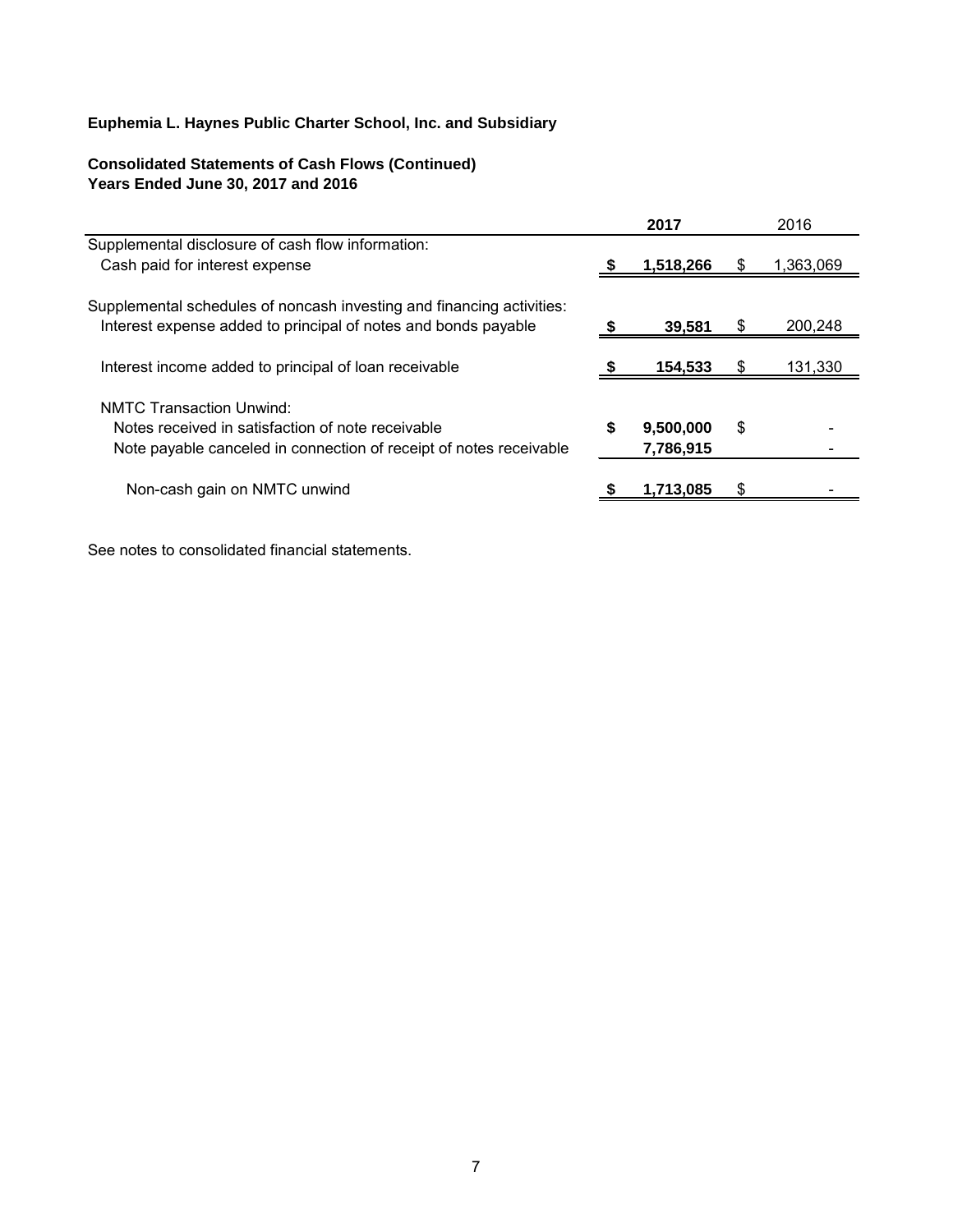#### **Notes to Consolidated Financial Statements**

#### **Note 1. Nature of Activities and Significant Accounting Policies**

**Nature of activities:** Euphemia L. Haynes Public Charter School, Inc. and Subsidiary is comprised of two entities: Euphemia L. Haynes Public Charter School, Inc. (the School) and ELH Kansas Avenue, Inc. (collectively, the Organization).

The School, commonly referred to as E.L. Haynes Public Charter School, was incorporated as a nonstock and not-for-profit organization on August 14, 2003, under the laws of the District of Columbia. The mission of the School is for every E.L. Haynes student of every race, socioeconomic status and home language to reach high levels of academic achievement and be prepared to succeed at the college of his or her choice. Every E.L. Haynes student will be adept at mathematical reasoning, will use scientific methods effectively to frame and solve problems and will develop the lifelong skills needed to be successful individuals, active community members and responsible citizens. For the year ended June 30, 2016, the School was open to any District of Columbia child in pre-Kindergarten through 12th grade.

ELH Kansas Avenue, Inc. (ELH Kansas) was formed during the year ended June 30, 2010, as a District of Columbia not-for-profit corporation under the provisions of Section 501(c)(3) of the Internal Revenue Code (IRC), specifically for the benefit of the School. The purpose of ELH Kansas is to perform the functions of, or to carry out the charitable and educational purposes of, the School.

ELH Support Corporation (ELHSC) was formed in 2008 for charitable, educational and literary purposes within the meaning of Section 501(c)(3) of the IRC, specifically for the benefit of the School and similar organizations by helping secure resources of financing, fundraising, making or holding loans, etc. The School has no majority board representation, and there were no overlap of board members for the years ended June 30, 2017 and 2016. However, the School has the ability to appoint one member of the ELHSC Board of Directors. As such, the School and ELHSC are considered related parties. ELHSC will not be consolidated with the School as the School does not control ELHSC.

**Charter school agreement:** The School has been approved by the District of Columbia Public Charter School Board (the Board) to operate a charter school in the District of Columbia. The contract, dated May 17, 2004, provides for a 15-year charter, unless sooner terminated in accordance with the contract. The School's enrollment ceiling, as registered with the Board, is 1,143 students through the school year 2016–2017. The School is paid an annual fixed rate per student by the Board.

A summary of the Organization's significant accounting policies follows:

**Basis of accounting:** The accompanying consolidated financial statements are presented in accordance with the accrual basis of accounting, whereby unconditional support is recognized when received, revenue is recognized when earned and expenses are recognized when incurred.

**Principles of consolidation:** The consolidated financial statements of the School are prepared in accordance with accounting principles generally accepted in the United States of America applicable to not-for-profit organizations and include the accounts of ELH Kansas. ELH Kansas is consolidated, since the School has both economic interest and controls membership of ELH Kansas' Board of Trustees. All material intercompany balances and transactions have been eliminated in consolidation.

**Basis of presentation:** The consolidated financial statement presentation follows the recommendations of the Financial Accounting Standards Board (FASB) in Accounting Standards Codification (ASC) 958, Financial Statements of Not-for-Profit Organizations. Under ASC 958, the Organization is required to report information regarding its financial position and activities according to three classes of net assets: unrestricted net assets, temporarily restricted net assets and permanently restricted net assets. The Organization had no permanently restricted net assets at June 30, 2017 and 2016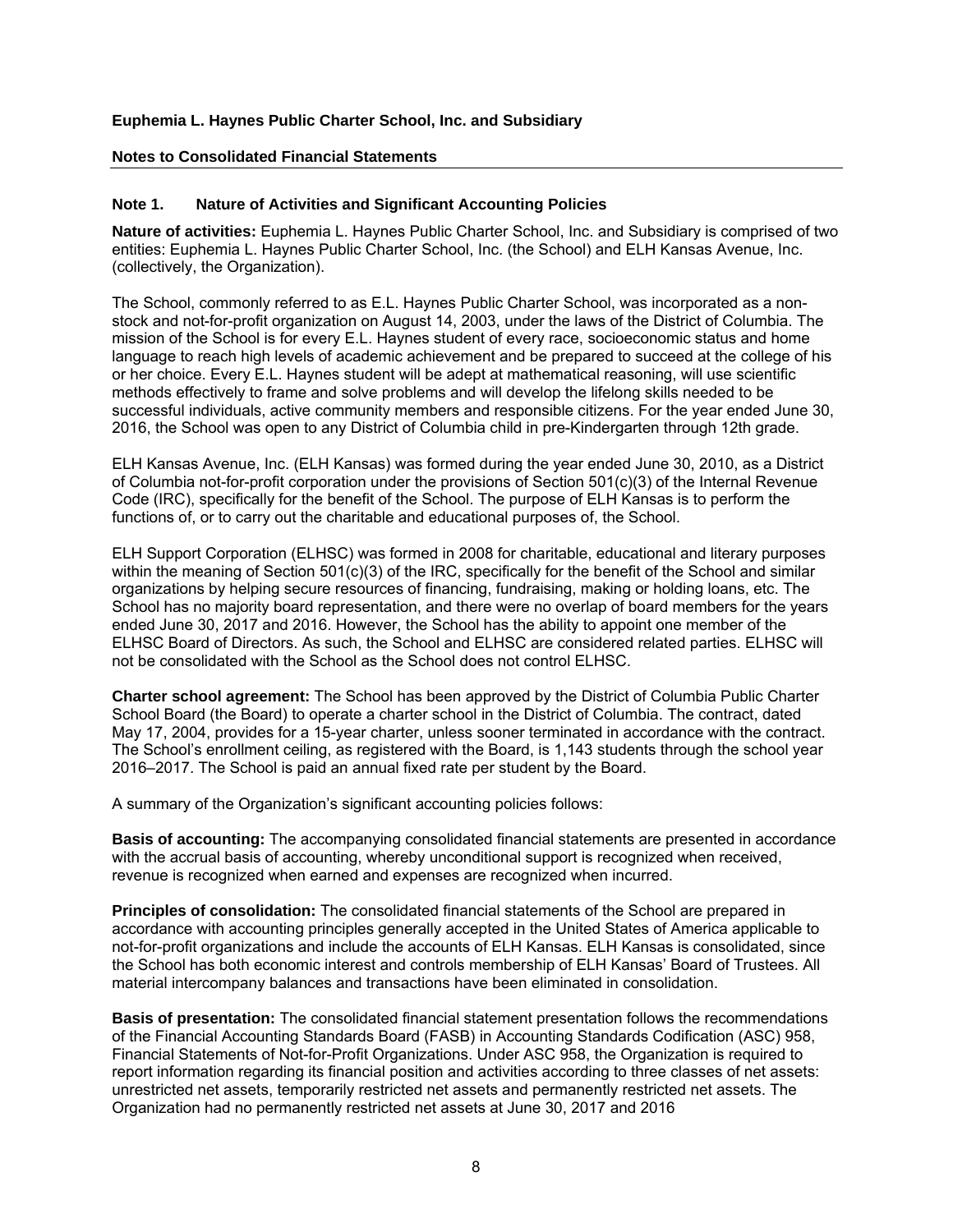#### **Notes to Consolidated Financial Statements**

#### **Note 1. Nature of Activities and Significant Accounting Policies (Continued)**

**Cash and cash equivalents:** The Organization considers all highly-liquid investments purchased with an original maturity of three months or less to be cash equivalents.

**Investments:** Investments of \$1,957,033 at June 30, 2017 consist of certificates of deposit. There were no investments at June 30, 2016. Investments are reflected at fair market value. To adjust the carrying value of these investments, the change in fair market value is recorded as a component of investment income or loss in the consolidated statements of activities.

**Financial risk:** The Organization maintains its cash in bank deposit accounts which, at times, may exceed federally insured limits. The Organization has not experienced any losses in such accounts. The Organization believes it is not exposed to any significant financial risk on cash.

**Receivables:** Accounts and grants receivables are carried at original invoice amount less an estimate made for doubtful receivables based on a review of all outstanding amounts on a monthly basis. The loan receivable is generally stated at the amount of outstanding principal less unamortized costs. Management determines the allowance for doubtful accounts by regularly evaluating individual customer receivables and considering a customer's financial condition, credit history and current economic conditions. Receivables are written off when deemed uncollectible. Recoveries of receivables previously written off are recorded when received. A receivable is considered to be past due if any portion of the receivable balance is outstanding for more than 30 days. Interest is not recorded on any past due balances. Management has determined that receivables are fully collectible, and there was no allowance for doubtful receivables at June 30, 2017 and 2016.

**Promises to give:** Unconditional promises to give are recognized as revenue or gains in the period acknowledged. Promises to give are carried at original amount pledged less an estimate made for doubtful promises based on a review of all outstanding pledges on a monthly basis. The Organization's promises to give are due in the next year. Management determines the allowance for doubtful accounts by regularly evaluating individual promises to give and considering prior history of donors and proven collectability of past donations. Promises to give are written off when deemed uncollectible. Recoveries of promises to give previously written off are recorded when received.

**Property and equipment:** The Organization capitalizes all property and equipment purchased with a cost of \$1,000 or more. Property and equipment are stated at cost. Depreciation is provided on the straightline basis over the estimated useful lives of the assets.

**Valuation of long-lived assets:** The Organization accounts for the subsequent measurement of certain long-lived assets in accordance with subsections of the FASB ASC Topic Property, Plant and Equipment that address Impairment or Disposal of Long-Lived Assets. The accounting standard requires that property, plant and equipment and certain identifiable intangible assets be reviewed for impairment whenever events or changes in circumstances indicate that the carrying amount of an asset may not be recoverable. Recoverability of the long-lived asset is measured by a comparison of the carrying amount of the asset to future undiscounted net cash flows expected to be generated by the asset. If such assets are considered to be impaired, the impairment to be recognized is measured by the amount by which the carrying amount of the assets exceeds the estimated fair value of the assets. Assets to be disposed of are reported at the lower of the carrying amount or fair value, less costs to sell.

**Unamortized loan costs:** Loan costs are comprised of various acquisition costs related to the debt acquired to fund the acquisition/rehabilitation of the Organization's school buildings. These costs are being amortized on the effective interest method over the terms of the related debt agreements. Unamortized loan costs are reported with long-term debt.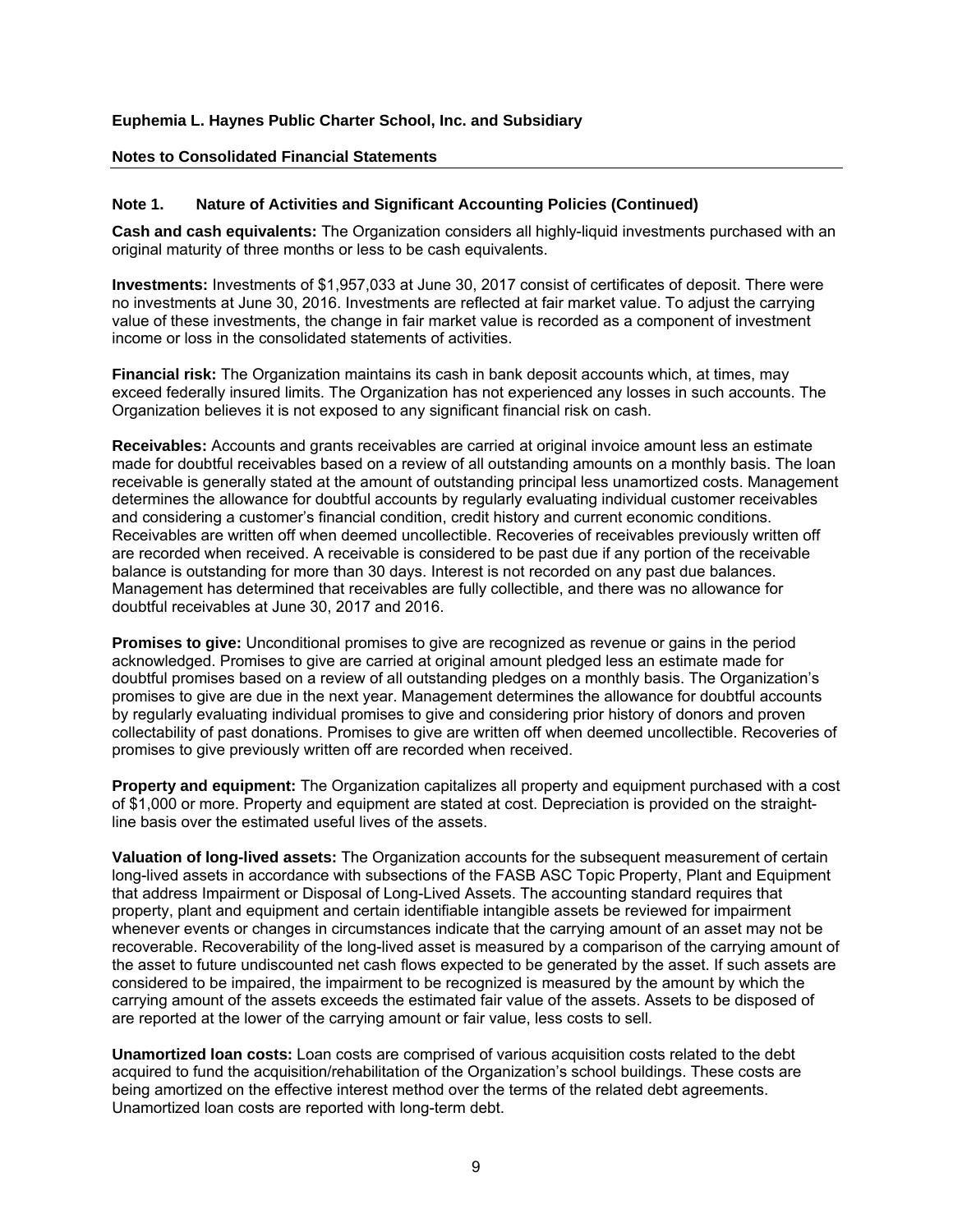#### **Notes to Consolidated Financial Statements**

#### **Note 1. Nature of Activities and Significant Accounting Policies (Continued)**

**Interest rate swap agreement:** The interest rate swap is carried at fair value. The fair value of the interest rate swap agreement is the estimated amount that the bank or financial institution would receive or pay to terminate the swap agreement at the reporting date, taking into account current interest rates and the current credit worthiness of the swap counter parties.

**Deferred rent:** The Organization has various lease agreements. The leases include annual escalations that are being allocated on a straight-line basis over the term of the lease as an offset against each period's rent expense. The deferred rent liability on the accompanying consolidated balance sheet represents the cumulative difference between the monthly rent expense and rent paid.

**Net assets:** Unrestricted net assets are the net assets that are neither permanently restricted nor temporarily restricted by donor-imposed stipulations. Temporarily restricted net assets result from contributions whose use is limited by donor-imposed stipulations that either expire by the passage of time or can be fulfilled and removed by actions of the Organization pursuant to these stipulations. Temporarily restricted net assets are reported as unrestricted net assets if the restrictions are met in the same period received. When a restriction expires (that is, when the time period passes or purpose is accomplished), temporarily restricted net assets are released from restrictions.

Temporarily restricted net assets were released from restrictions during the years ended June 30, 2017 and 2016, for various purposes, including after-school programs, college guidance, and support for alumni in college, library materials, physical education, gymnasium development and general operations. At June 30, 2017 and 2016, temporarily restricted net assets represented amounts restricted for specific education-related expenses.

**Per-pupil allocation:** The Organization receives a student allocation from the District of Columbia to cover the cost of academic and facilities expenses. Per-pupil allocation revenue is recognized in the period when it is earned, which is the school year for which the allocation is made. Unearned pupil allocation received is recorded as deferred revenue.

**Contributions:** Contributions are recognized when the donor makes a promise to give to the Organization that is, in substance, unconditional. Donor-restricted revenue is reported as an increase in temporarily or permanently restricted net assets, depending on the nature of the restriction.

**Grants:** The Organization receives grants from federal agencies and private grantors for various purposes. The grants provide for the development and support of the Organization's programs, materials and equipment. Receivables related to grant awards are recorded to the extent unreimbursed allowable expenses have been incurred for the purposes specified by an approved grant or award. Funds received in advance and those that are unexpended at June 30 are reflected as temporarily restricted net assets or refundable advances at June 30, depending if the amounts are considered unconditional or conditional, respectively.

**Income taxes:** The School and ELH Kansas are generally exempt from federal income taxes under the provisions of Section 501(c)(3) of the IRC. In addition, the School qualifies for charitable contribution deductions and has been classified as an organization that is not a private foundation. Income that is not related to exempt purposes, less applicable deductions, is subject to federal and state corporate income taxes. There was no taxable net unrelated business income for the years ended June 30, 2017 and 2016.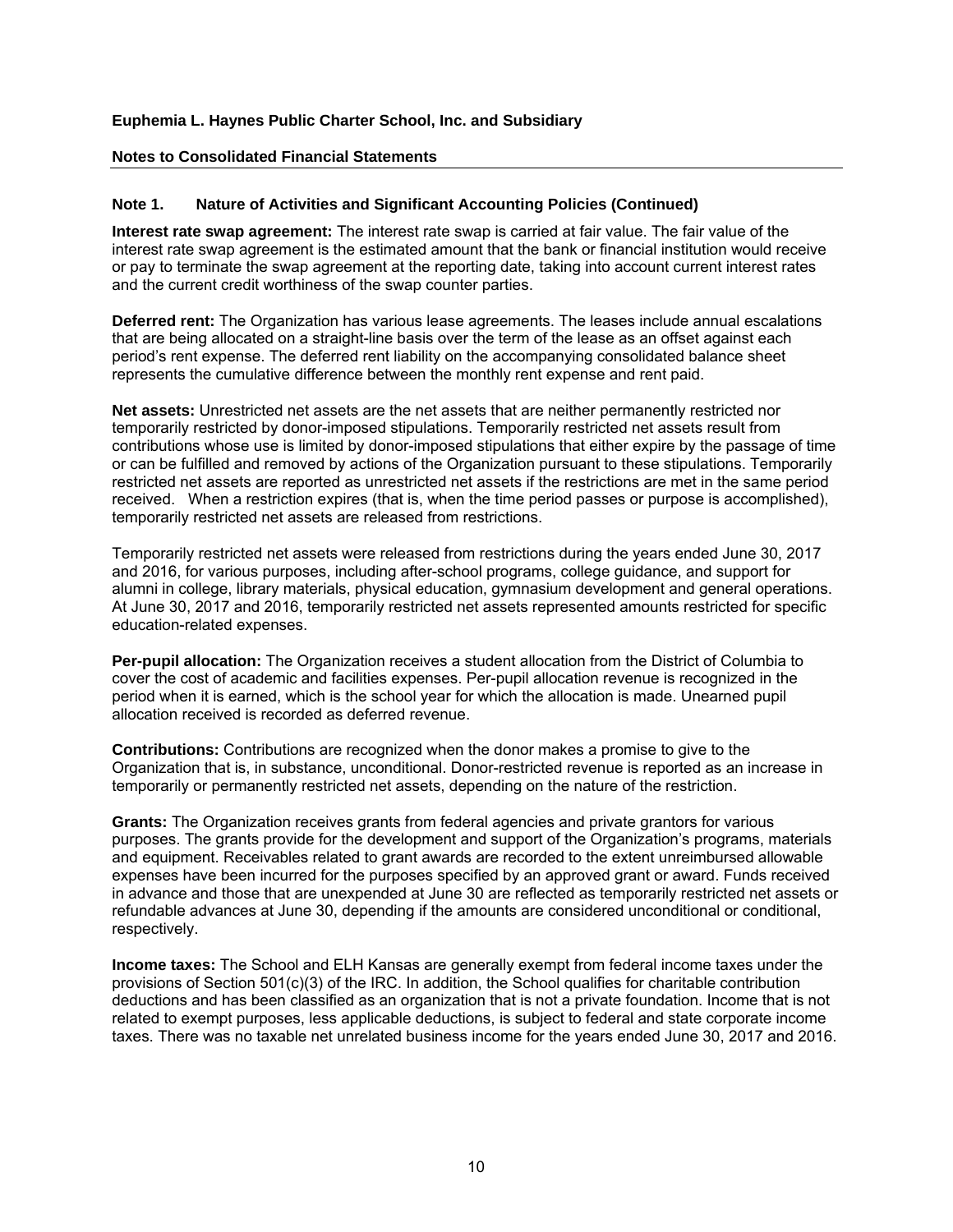#### **Notes to Consolidated Financial Statements**

#### **Note 1. Nature of Activities and Significant Accounting Policies (Continued)**

The Organization follows the accounting standard on accounting for uncertainty in income taxes, which addresses the determination of whether tax benefits claimed or expected to be claimed on a tax return should be recorded in the financial statements. Under this guidance, the Organization may recognize the tax benefit from an uncertain tax position only if it is more likely than not that the tax position will be sustained on examination by taxing authorities based on the technical merits of the position. The tax benefits recognized in the financial statements from such a position are measured based on the largest benefit that has a greater than 50% likelihood of being realized upon ultimate settlement. The guidance on accounting for uncertainty in income taxes also addresses de-recognition, classification, interest and penalties on income taxes and accounting in interim periods. Interest and penalties associated with unrecognized tax benefits are classified as additional income taxes in the consolidated statements of activities.

The Organization files income tax returns in the U.S. federal jurisdiction. As of June 30, 2017, there were no material unrecognized/derecognized tax benefits or tax penalties or interest. Generally, the Organization is no longer subject to U.S. federal income tax examinations by tax authorities for years before 2014.

**Use of estimates:** The preparation of financial statements requires management to make estimates and assumptions that affect the reported amounts of assets and liabilities, disclosure of contingent assets and liabilities at the date of the financial statements, and the reported amounts of revenue and expenses during the reporting period. Actual results could differ from those estimates.

**Functional allocation of expenses:** The costs of providing the Organization's various programs and supporting services have been summarized on a functional basis in the accompanying consolidated statements of activities. Accordingly, certain costs have been allocated among the programs, fundraising and supporting services benefited.

**Pending accounting pronouncements:** In November 2016, the FASB issued Accounting Standards Update (ASU) No. 2016-18, *Statement of Cash Flows (Topic 230): Restricted Cash (a consensus of the FASB Emerging Issues Task Force),* which provides guidance on the presentation of restricted cash or restricted cash equivalents in the statement of cash flows. ASU No. 2016-18 will be effective for the Organization for the year ending June 30, 2020. The Organization is currently evaluating the impact of the adoption of this guidance on its consolidated financial statements.

In August, 2016, the FASB issued ASU No. 2016-14, *Not-for-Profit Entities (Topic 958): Presentation of Financial Statements of Not-for-Profit Entities.* The amendments in this ASU make improvements to the information provided in financial statements and accompanying notes of nonprofit entities. The amendments set forth the FASB's improvements to net asset classification requirements and the information presented about a nonprofit entity's liquidity, financial performance and cash flows. The ASU will be effective for fiscal years beginning after December 15, 2017. Earlier adoption is permitted. The changes in this ASU should generally be applied on a retrospective basis in the year that the ASU is first applied. Management has not evaluated the impact of this ASU on the consolidated financial statements.

In February 2016, the FASB issued ASU No. 2016-02, *Leases (Topic 842).* The guidance in this ASU supersedes the leasing guidance in Topic 840, *Leases.* Under the new guidance, lessees are required to recognize lease assets and lease liabilities on the consolidated balance sheets for all leases with terms longer than 12 months. Leases will be classified as either finance or operating, with classification affecting the pattern of expense recognition in the consolidated statements of activities.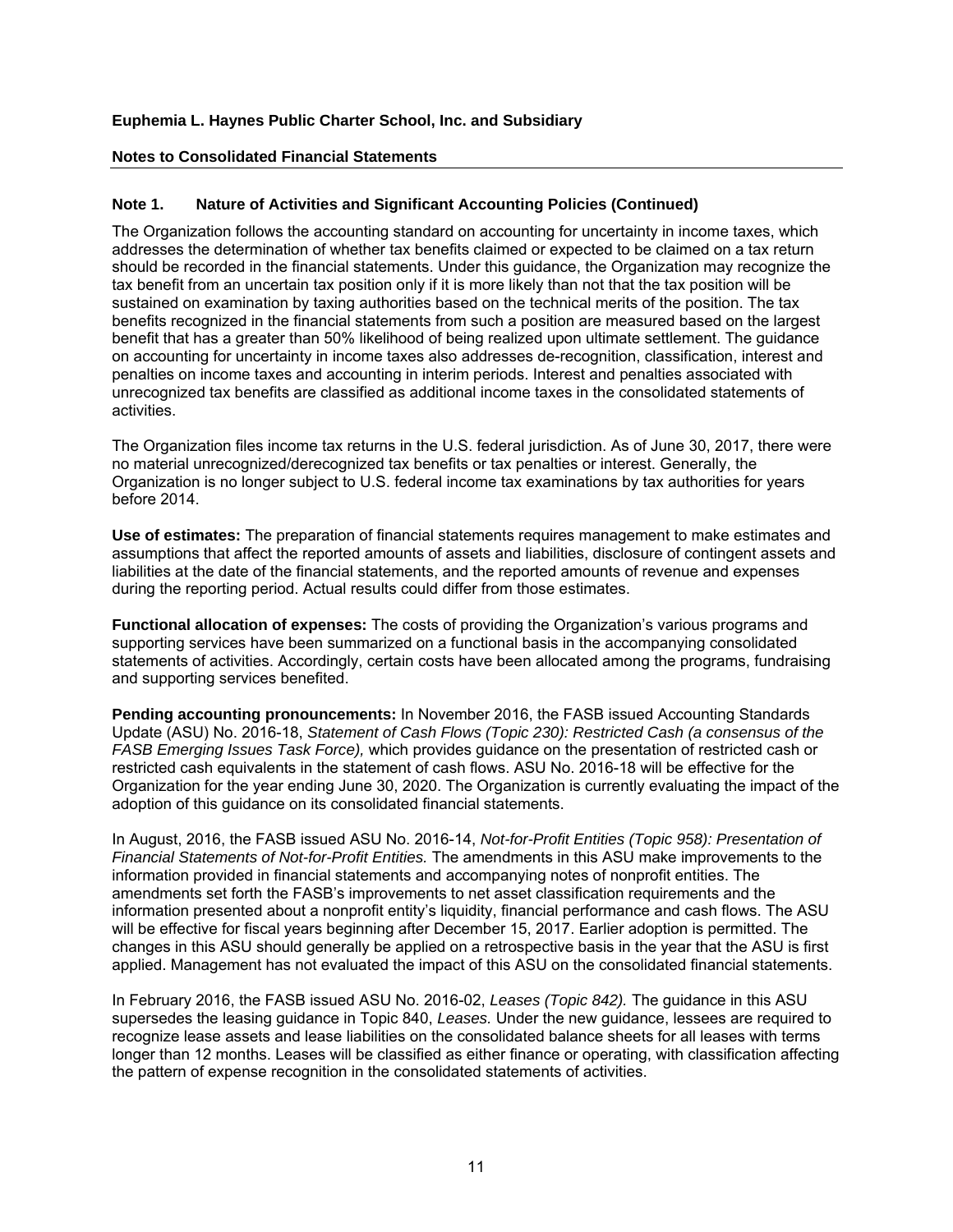#### **Notes to Consolidated Financial Statements**

#### **Note 1. Nature of Activities and Significant Accounting Policies (Continued)**

The new standard is effective for the Organization for the fiscal year ending June 30, 2021. A modified retrospective transition approach is required for lessees for capital and operating leases existing at, or entered into after, the beginning of the earliest comparative period presented in the financial statements, with certain practical expedients available. The Organization is currently evaluating the impact of the pending adoption of the new standard on the consolidated financial statements.

In May 2014, the FASB issued ASU No. 2014-09, *Revenue from Contracts with Customers (Topic 606)*, requiring an entity to recognize the amount of revenue to which it expects to be entitled for the transfer of promised goods or services to customers. The updated standard will replace most existing revenue recognition guidance in generally accepted accounting principles in the United States of America when it becomes effective and permits the use of either a full retrospective or retrospective with cumulative effect transition method. In August 2015, the FASB issued ASU No. 2015-14, which defers the effective date of ASU No. 2014-09 one year, making it effective for the Organization for the fiscal year ending June 30, 2020. Management has not evaluated the impact of this ASU on the consolidated financial statements.

**Reclassifications:** Certain items in the June 30, 2016, financial statements have been reclassified to conform to the June 30, 2017, consolidated financial statement presentation. The reclassifications had no effect on the previously reported change in net assets or net assets.

**Subsequent events:** The Organization evaluated subsequent events through October 31, 2017, which is the date the consolidated financial statements were available to be issued.

#### **Note 2. Restricted Cash**

Restricted cash represents minimum balances with financial institutions required to be maintained under the terms of certain notes payable and unspent bond proceeds in cash and cash equivalents.

Restricted cash at June 30, 2017 and 2016, is as follows:

|                                                     | 2017              | 2016              |
|-----------------------------------------------------|-------------------|-------------------|
| Minimum balance maintained<br>Unspent bond proceeds | 776.131<br>13.361 | 387,969<br>13,354 |
|                                                     | 789.492           | 401,323           |

#### **Note 3. Investments**

Investment income for the years ended June 30, 2017 and 2016, consists of the following:

|                                                               | 2017               | 2016                                |
|---------------------------------------------------------------|--------------------|-------------------------------------|
| Interest and dividends<br>Realized and unrealized gain (loss) | 580.124<br>(2,967) | 578.482<br>$\overline{\phantom{0}}$ |
|                                                               | 577.157            | 578,482                             |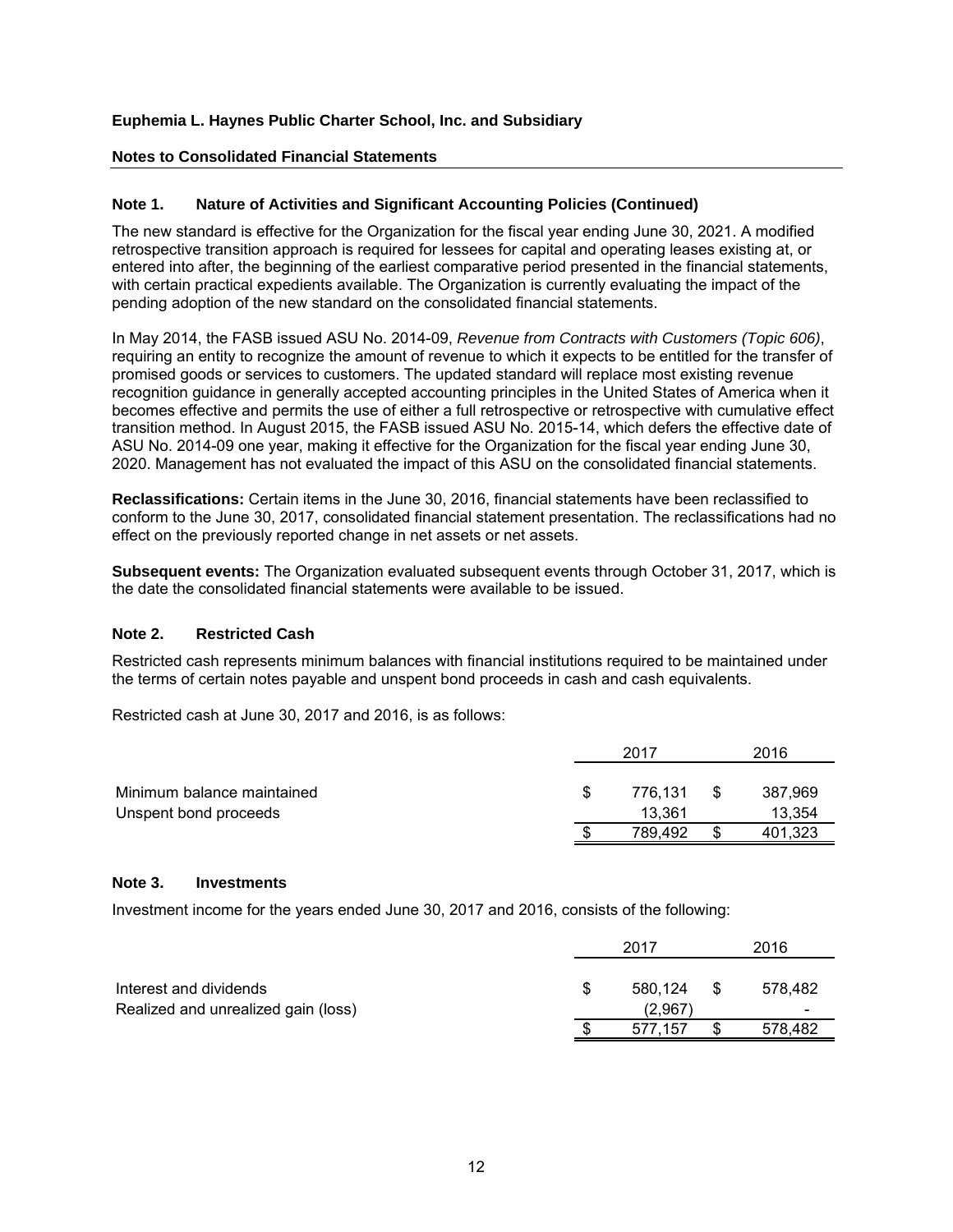#### **Notes to Consolidated Financial Statements**

#### **Note 4. Property and Equipment**

Property and equipment and accumulated depreciation at June 30, 2017, and depreciation expense for the year then ended, are as follows:

|                           | Estimated      |                 | Accumulated      |                |    | Depreciation |
|---------------------------|----------------|-----------------|------------------|----------------|----|--------------|
| <b>Asset Category</b>     | Useful Lives   | Cost            | Depreciation     | <b>Net</b>     |    | Expense      |
| Building and improvements | 20 to 40 years | 13,941,680<br>S | (5,358,992)<br>S | 8,582,688<br>S | \$ | 413,184      |
| Leasehold improvements    | Life of lease  | 22,679,329      | (4,867,309)      | 17,812,020     |    | 962,203      |
| Land                      |                | 6,538,842       |                  | 6,538,842      |    |              |
| Computers                 | 3 years        | 2,451,540       | (1,920,268)      | 531.272        |    | 205.315      |
| Software                  | 7 years        | 23.475          | (16,020)         | 7.455          |    | 4,694        |
| Furniture and equipment   | 7 years        | 1,281,614       | (756,729)        | 524,885        |    | 150,828      |
|                           |                | 46,916,480      | (12, 919, 318)   | \$33,997,162   | S  | 1,736,224    |

Property and equipment and accumulated depreciation at June 30, 2016, and depreciation expense for the year then ended, are as follows:

|                           | Estimated      |                  | Accumulated       |    |            |    | Depreciation |
|---------------------------|----------------|------------------|-------------------|----|------------|----|--------------|
| <b>Asset Category</b>     | Useful Lives   | Cost             | Depreciation      |    | <b>Net</b> |    | Expense      |
|                           |                |                  |                   |    |            |    |              |
| Building and improvements | 20 to 40 years | 13,941,680<br>S. | \$<br>(4,945,809) | S  | 8,995,871  | \$ | 413,184      |
| Leasehold improvements    | Life of lease  | 22,241,496       | (3,905,106)       |    | 18,336,390 |    | 948,344      |
| Land                      |                | 6,538,842        |                   |    | 6,538,842  |    |              |
| Computers                 | 3 years        | 2,292,625        | (1,714,953)       |    | 577.672    |    | 244.651      |
| Software                  | 7 years        | 23,475           | (11, 325)         |    | 12,150     |    | 4,028        |
| Furniture and equipment   | 7 years        | 1,144,128        | (605, 901)        |    | 538,227    |    | 141,302      |
|                           |                | 46,182,246       | (11, 183, 094)    | \$ | 34,999,152 | S  | 1,751,509    |

#### **Note 5. Long-Term Debt**

On May 15, 2015, the School entered into a loan agreement with a financial institution, whereby the School borrowed \$21,952,000 through the use of District of Columbia Revenue Bonds (Euphemia L. Haynes Public Charter School, Inc. Issue Series 2015). The proceeds were fully used in the transaction to refinance debt incurred related to the construction of a school building at 3600 Georgia Avenue, NW, Washington, D.C (Georgia Avenue Property). The bonds are held with the financial institution as a private placement. The interest rate is variable as defined in the agreement under various interest rate options with an applicable spread of 2.2%. However, to hedge for the effects of potential increases in floating interest rates, the School has entered into an interest rate swap agreement. The agreement calls for a fixed rate of 1.87% on the notional principal amount (Note 8). After considering the impact of the swap agreement, the School is effectively paying a fixed interest rate of 4.07% on the bond issuance. The loan calls for monthly payments of principal and interest through March 1, 2031 with a balloon payment of approximately \$5.9 million due on April 1, 2031. The loan is secured by the Georgia Avenue Property and improvements made on the facility at 4501 Kansas Avenue, NW, Washington, D.C. (Kansas Avenue Property) as well as revenues from operations. The associated credit agreement requires certain financial covenants to be met (including, but not limited to, a days cash on hand and debt service coverage ratio).

On May 25, 2010, ELH Kansas secured permanent financing related to the renovation of the Kansas Avenue Property by entering into a transaction structured to qualify for the New Markets Tax Credit, as outlined in IRC Section 45(d). Total refinancing amounted to \$9,500,000. As part of the transaction, the School entered into a certain ground lease with the District of Columbia on April 30, 2010, (see Note 14).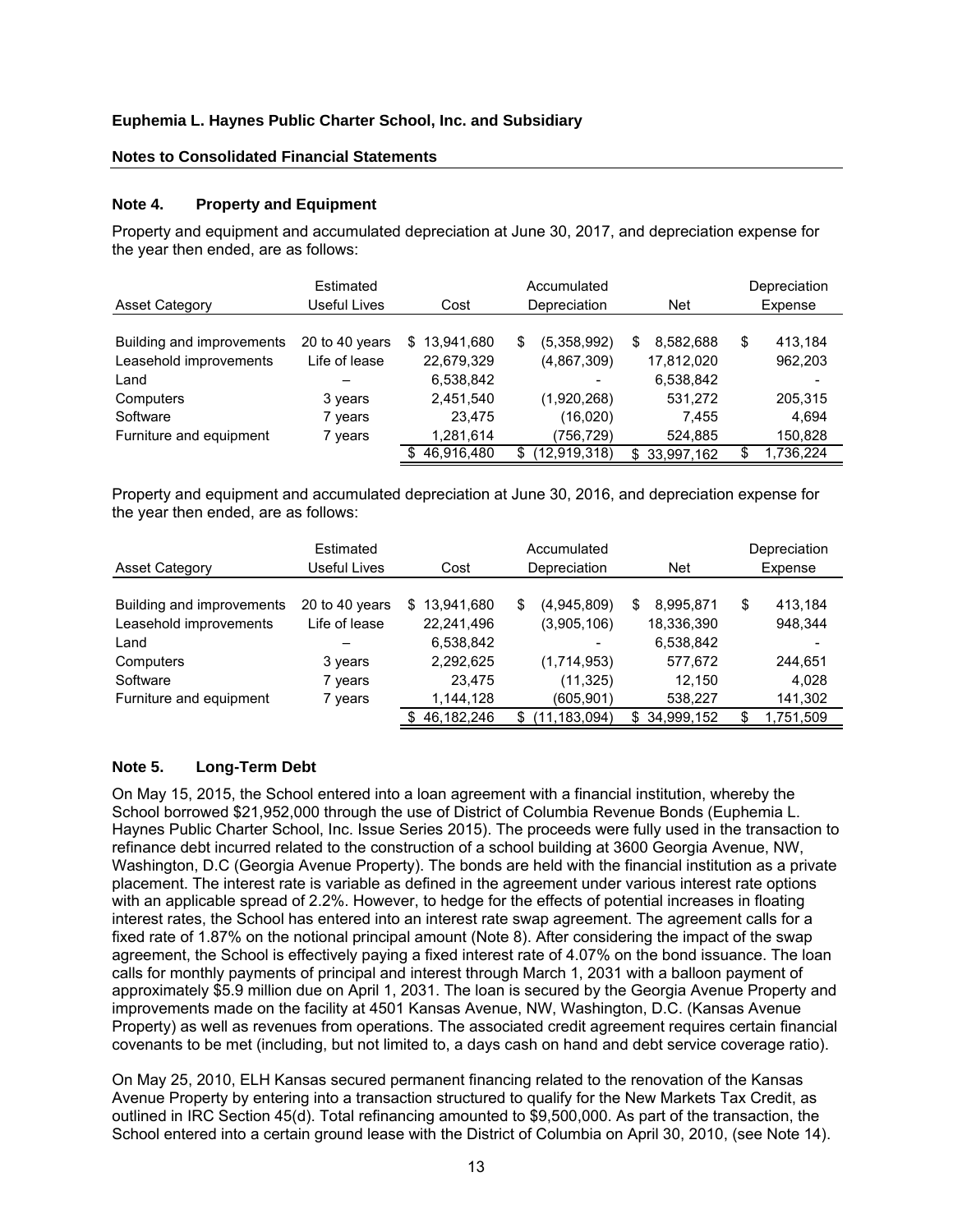#### **Notes to Consolidated Financial Statements**

#### **Note 5. Long-Term Debt (Continued)**

This ground lease was assigned by the School to ELH Kansas on May 25, 2010, for a consideration of \$2,000,000. On the same day, ELH Kansas sub-let this back to the School for a period of 20 years. The annual rental payment is \$961,992, with annual escalation of 2.5% on July 1 of each year. Both leases are triple-net leases, whereby, the School is responsible for all maintenance, insurance and taxes.

Long-term debt as of June 30, 2017 and 2016, consists of the following:

|                                                                                                                                                                                                                                                                                                                                                                                                                                                                            | 2017                                        | 2016                                        |
|----------------------------------------------------------------------------------------------------------------------------------------------------------------------------------------------------------------------------------------------------------------------------------------------------------------------------------------------------------------------------------------------------------------------------------------------------------------------------|---------------------------------------------|---------------------------------------------|
| Principal amount (see table below)<br>Less unamortized loan issuance costs                                                                                                                                                                                                                                                                                                                                                                                                 | \$<br>34,080,038<br>(1,385,797)             | \$<br>43,828,457<br>(2, 121, 081)           |
| Less current portion of long term debt                                                                                                                                                                                                                                                                                                                                                                                                                                     | \$<br>32,694,241<br>(297,000)<br>32,397,241 | \$<br>41,707,376<br>(288,000)<br>41,419,376 |
| Notes payable at June 30, 2017 and 2016, are as follows:                                                                                                                                                                                                                                                                                                                                                                                                                   |                                             |                                             |
| Loan payable to 233 Genesee Street Corporation, with interest at<br>variable rates as defined in the loan agreement, but partially<br>hedged with an interest rate swap at a fixed rate of 1.87%;<br>monthly principal and interest payments due effective<br>September 1, 2015; secured by an interest in Georgia Avenue<br>property and improvments made on the Kansas Avenue facility<br>and substantially all of the assets. Includes accrued<br>interest of \$77,482. | \$<br>2017<br>21,488,482                    | \$<br>2016<br>21,772,625                    |
| Loan payable to ELHSC with interest at 6%; Note due on April 1,<br>2031; subordinated by other debt. Includes accrued<br>interest of \$9,578.                                                                                                                                                                                                                                                                                                                              | 1,925,107                                   | 1,925,107                                   |
| Loan payable to National City NMTC No. 24, LLC with interest<br>at 4.75%; interest only paid semi-annually until November 1,<br>2017, then \$289,695 paid semi-annually with a balloon<br>payment due on May 25, 2035; secured by a mortgage on the<br>Kansas Avenue Property. The loan was fully repaid in 2017.                                                                                                                                                          |                                             | 7,040,222                                   |

Loan payable to National City NMTC No. 24, LLC with interest at 4.75%; interest only paid semi-annually until November 1, 2017, then \$104,321 paid semi-annually with a balloon payment due on May 25, 2035; secured by a mortgage on the Kansas Avenue Property. The loan was fully repaid in 2017. The case of the state of the 2,536,240

Qualified School Constructions Bonds (see Note 6) 10,666,449 10,554,263 \$ 34,080,038 \$ 43,828,457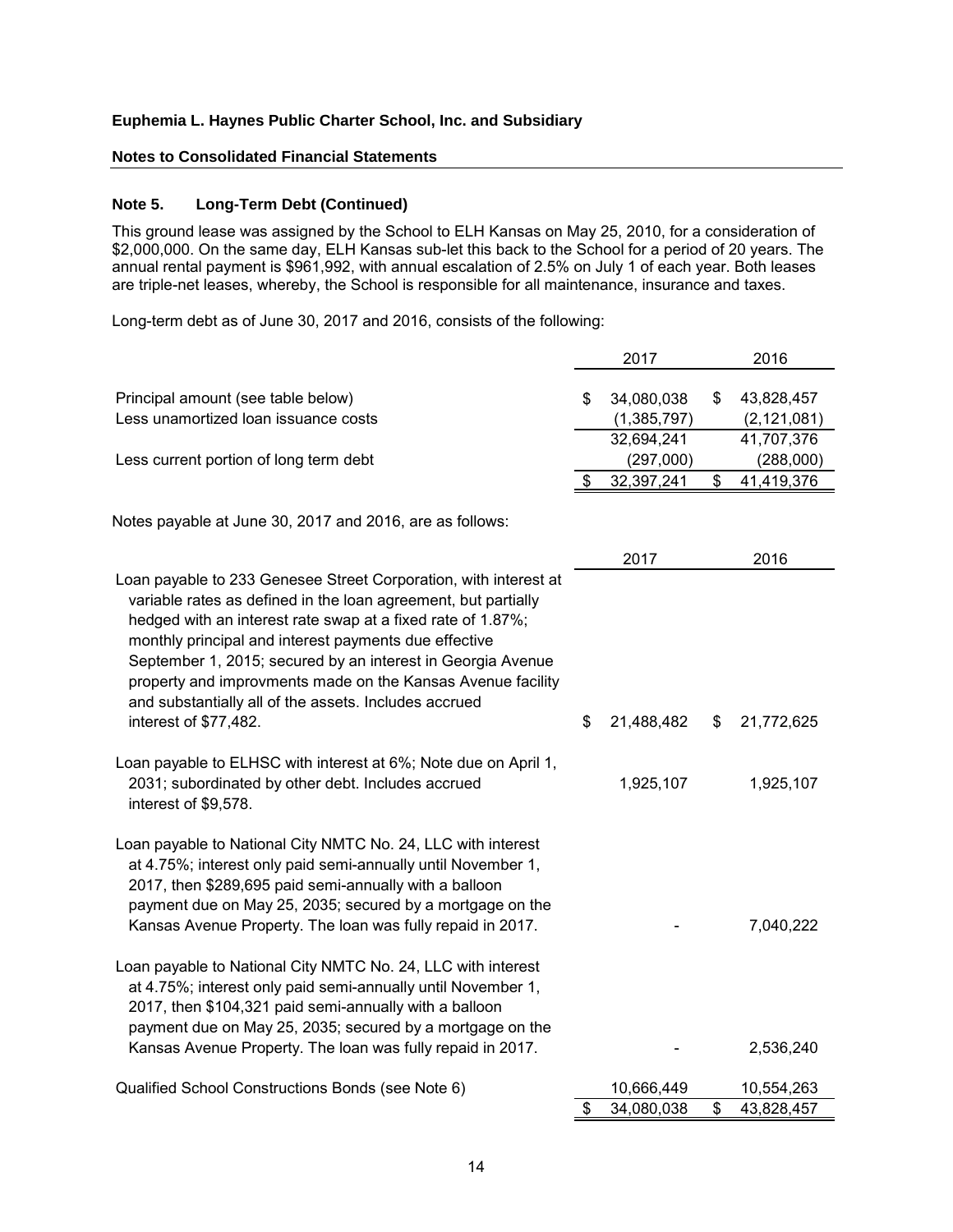#### **Notes to Consolidated Financial Statements**

#### **Note 5. Long-Term Debt (Continued)**

Aggregate maturities of long-term debt at June 30, 2017, are due in future years as follows:

| Years ending June 30: |                  |
|-----------------------|------------------|
| 2018                  | \$<br>297,000    |
| 2019                  | 476,000          |
| 2020                  | 1,014,000        |
| 2021                  | 1,047,000        |
| 2022                  | 1,092,000        |
| Thereafter            | 30,154,038       |
|                       | 34,080,038<br>\$ |

Interest expense, including amortization of loan costs, related to long-term debt incurred for the years ended June 30, 2017 and 2016, was \$1,713,202 and \$1,719,590 respectively.

#### **Note 6. Capital Appreciation Bonds and Qualified School Construction Bonds Payable**

On February 22, 2012, the District of Columbia issued Revenue Bonds (E.L. Haynes Public Charter School Issue) QSCB (Taxable-Tax Credit Bonds), Series 2012, with no interest. At issuance, ELHSC purchased the bonds from the District of Columbia. The QSCB have a face value of \$13,350,000 and proceeds after issued discount were \$10,150,000. The QSCB mature at face value on February 22, 2031. The proceeds from the QSCB are used to finance the final phase of development of the Kansas Avenue Property of the School to house upper grades. The QSCB are secured by a shared collateral agreement funded principally by per-pupil payments of the School. In addition, the QSCB is secured with a Kansas Avenue Property Leasehold Deed of Trust and Security Agreement. The accreted value of the QSCB at June 30, 2017 and 2016, amounted to \$10,666,449 and \$10,554,263, respectively.

The QSCB requires the following sinking fund installment payments:

 $y \rightarrow 0$  and  $y = 30$ 

| Years ending June 30:          |    |             |
|--------------------------------|----|-------------|
| 2018                           | \$ | 387,949     |
| 2019                           |    | 387,949     |
| 2020                           |    | 387,949     |
| 2021                           |    | 387,949     |
| 2022                           |    | 387,949     |
| <b>Thereafter</b>              |    | 11,410,255  |
|                                | S  | 13,350,000  |
| Less discount on bonds payable |    | (2,683,551) |
|                                |    | 10,666,449  |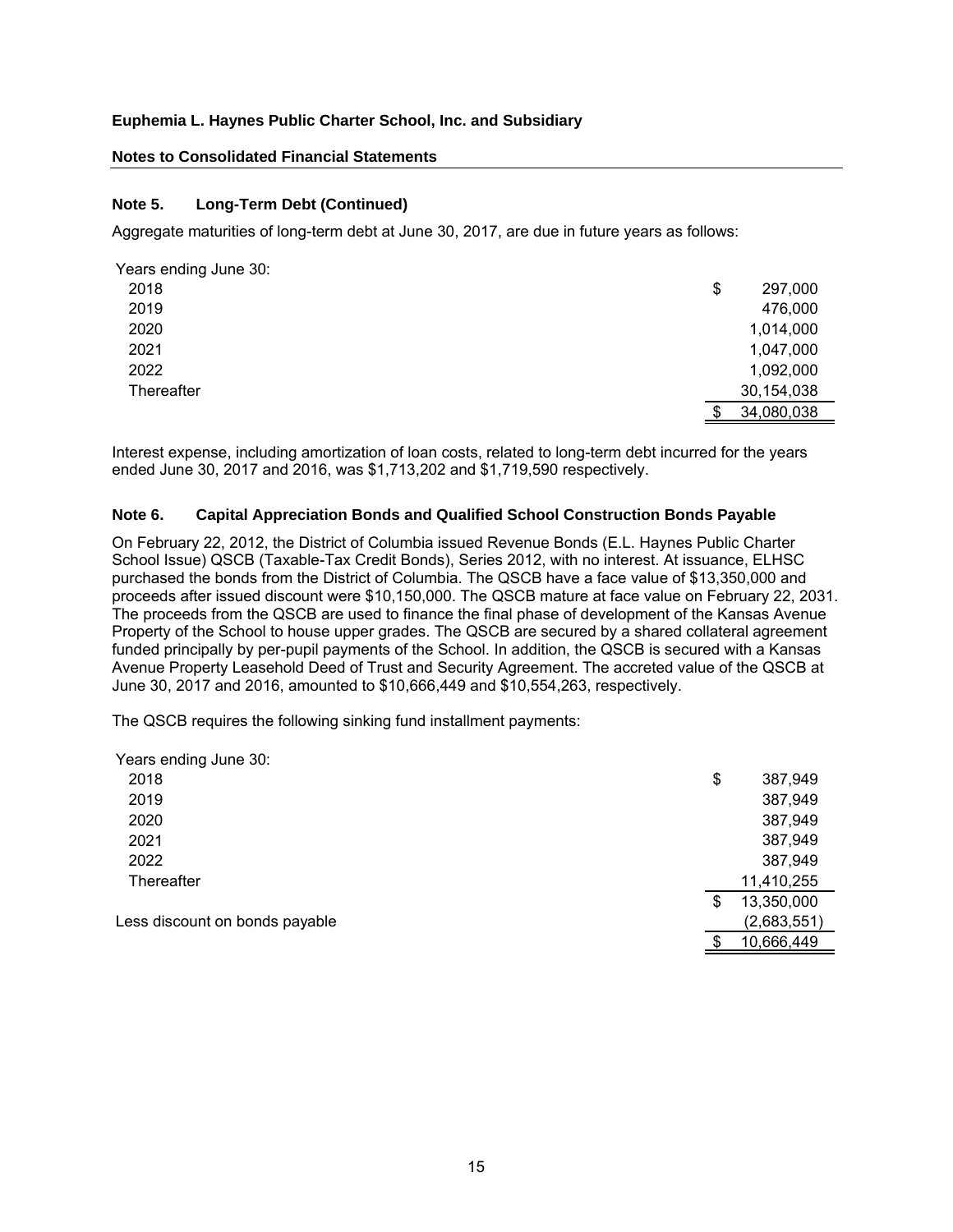### **Notes to Consolidated Financial Statements**

# **Note 7. Loan Receivable**

On May 26, 2010, the School loaned \$6,984,010 to Haynes Investment Fund No. 24, LLC. This loan was made to qualify for the New Markets Tax Credit transaction related to the Kansas Avenue Property. The interest rate was 7.29% per annum. The loan required payment of \$213,125 on the second day of May and November of each year through May 2017. As described in Note 17, this loan was settled during the fiscal year ended June 30, 2017. The loan receivable balance was \$0 and \$7,632,382 at June 30, 2017 and 2016, respectively. Interest income on the loan of \$540,812 and \$567,137 was earned for the years ended June 30, 2017 and 2016, respectively.

# **Note 8. Interest Rate Swap Agreement**

During the year ended June 30, 2015, the School entered into an interest rate swap agreement with M&T Bank for a notional amount equal to the obligation under the loan payable (2015 Bonds – see Note 5), whereby a portion of the floating debt was swapped into a fixed rate through the termination date of the swap, which is February 21, 2031. The agreement calls for a fixed rate of 1.87% on the notional principal amount, which was \$21,434,000 and \$21,722,000 at June 30, 2017 and 2016, respectively. The swap mechanism is intended to allow the Organization to realize potential of a lower fixed rate. As of June 30, 2017 and 2016, the fair value of the swap agreement was a liability of \$439,363 and \$1,886,187, respectively.

# **Note 9. Pension Plan**

The School offers a 403(b) pension plan option (the Plan) for substantially all of its employees. In addition, the School contributes a percentage of compensation, which is determined by the Board of Trustees. For the years ended June 30, 2017 and 2016, the Trustees approved a 3% employer contribution. Total expense for the Plan amounted to \$381,794 and \$399,004 for the years ended June 30, 2017 and 2016, respectively

# **Note 10. Temporarily Restricted Net Assets**

Temporarily restricted net assets of \$466,988 and \$480,152 at June 30, 2017 and 2016, respectively, were for student education and services. Net assets of \$421,609 and \$450,515 for the years ended June 30, 2017 and 2016, respectively, were released from restrictions either as expenses were incurred, which satisfied the restricted purposes of the net assets, or by the occurrence of other events, as specified by the donors.

### **Note 11. Concentrations**

The School is supported primarily through pupil allocations from the District of Columbia. For the years ended June 30, 2017 and 2016, approximately 87% and 85%, respectively, of total revenue and support was provided from the District of Columbia. Reduction of this source of support would have a significant impact on the School's programs and activities.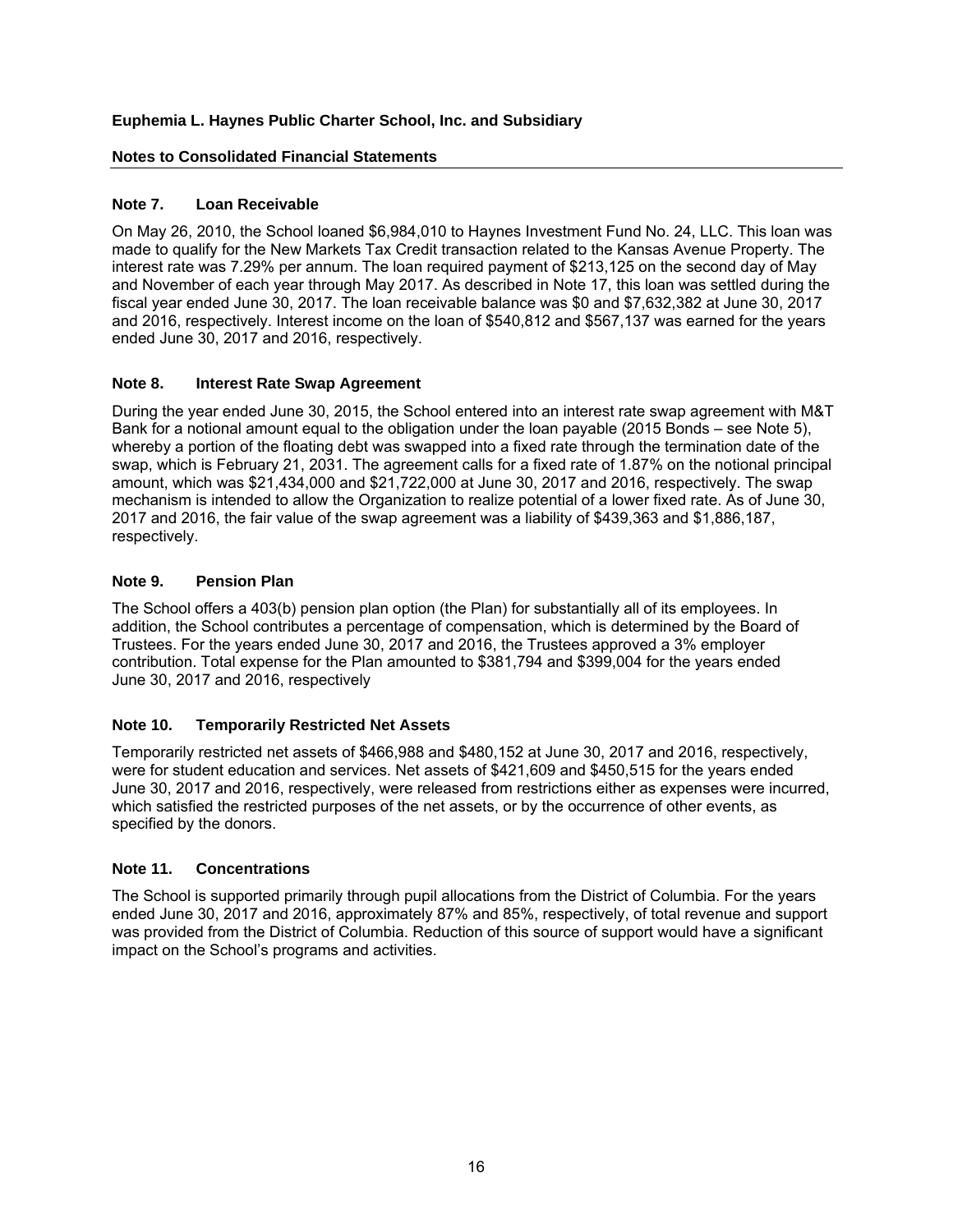#### **Notes to Consolidated Financial Statements**

#### **Note 12. Pupil Allocation**

The School's pupil allocation for the years ended June 30, 2017 and 2016, are as follows:

|                                     | 2017       |   | 2016       |
|-------------------------------------|------------|---|------------|
|                                     |            |   |            |
| General education                   | 12,671,802 | S | 12,692,583 |
| Special education, At Risk and ESOL | 6.078.400  |   | 5,843,595  |
| <b>Facility allowance</b>           | 3,570,732  |   | 3,564,484  |
|                                     | 22,320,934 |   | 22,100,662 |

#### **Note 13. Contingencies**

**Federal grants:** The Organization participates in federally assisted grant programs, which are subject to financial and compliance audits by the grantors or their representative. As such, there exists a contingent liability for potential questioned costs that may result from such audits. Management does not anticipate any significant adjustments as a result of such audits.

#### **Note 14. Lease Commitment**

The School executed a lease contract with the District of Columbia for the real property located at 4501 Kansas Avenue, NW, Washington, D.C. The term of the lease is for 25 years, with annual base rent due of \$693,000. The lease commencement date was April 2010. The lease provides for rent credits for certain approved construction and related costs. The rent credits are used to offset the minimum rent due on a dollar-for-dollar basis.

As of June 30, 2017, future minimum rental payments required under this lease, net of rent abatements, are as follows:

|                       |    | <b>Rent Obligation</b> |    | <b>Rent Abatements</b> |    | <b>Net Obligation</b> |
|-----------------------|----|------------------------|----|------------------------|----|-----------------------|
| Years ending June 30: |    |                        |    |                        |    |                       |
| 2018                  | \$ | 693,000                | \$ | (693,000)              | \$ |                       |
| 2019                  |    | 693,000                |    | (693,000)              |    |                       |
| 2020                  |    | 693,000                |    | (693,000)              |    |                       |
| 2021                  |    | 693,000                |    | (693,000)              |    |                       |
| 2022                  |    | 693,000                |    | (693,000)              |    |                       |
| Thereafter            |    | 9,009,000              |    | (2,772,000)            |    | 6,237,000             |
|                       | S  | 12,474,000             |    | (6, 237, 000)          |    | 6,237,000             |

Rent expense under this lease was \$257,152 for both years ended June 30, 2017 and 2016, respectively.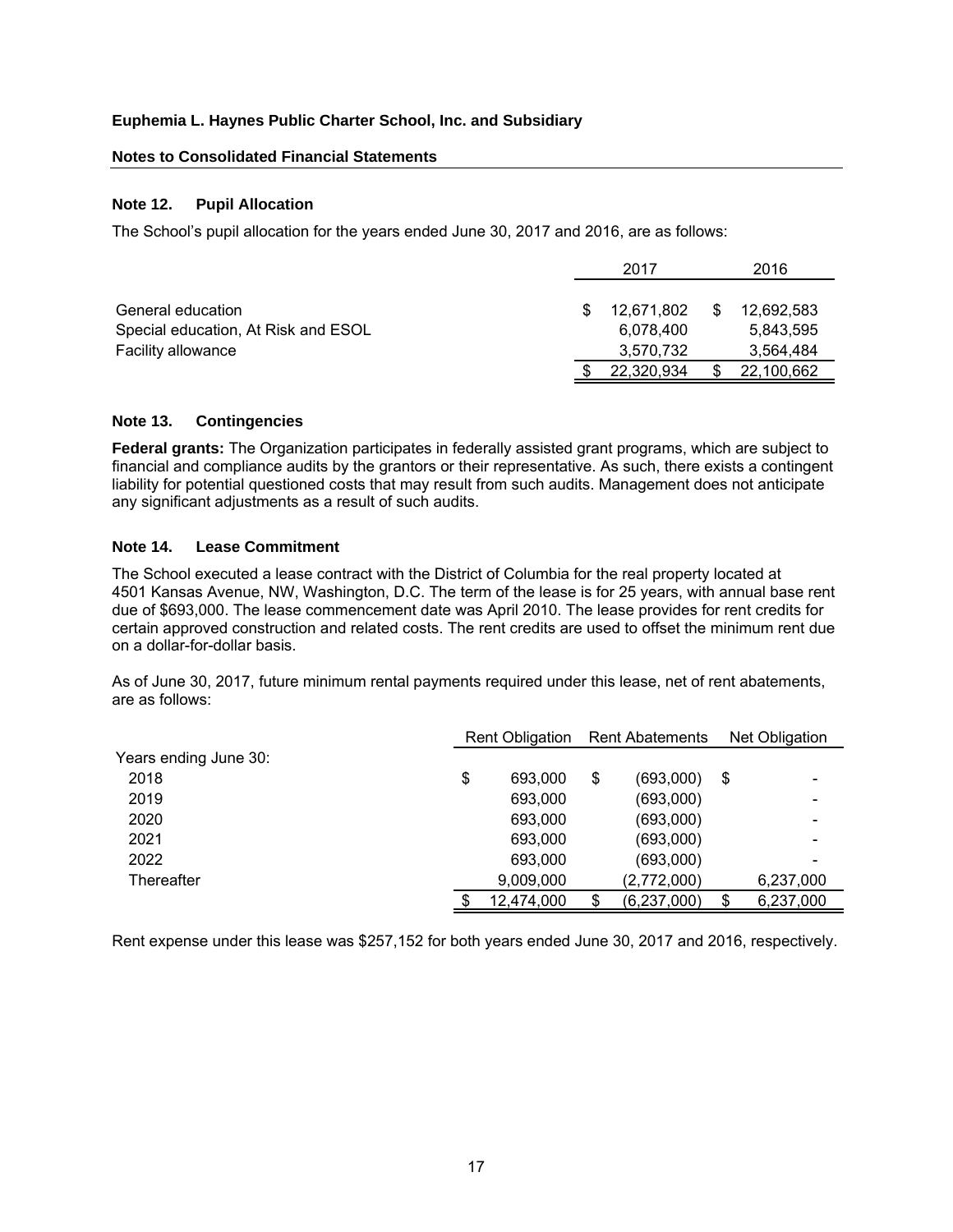#### **Notes to Consolidated Financial Statements**

#### **Note 15. Fair Value Measurements**

The Organization follows the Fair Value Measurement Topic of the FASB ASC, which establishes a single authoritative definition of fair value, sets out a framework for measuring fair value and requires additional disclosures about fair value measurements. The topic requires that assets and liabilities carried at fair value will be classified and disclosed in one of the following three categories:

**Level 1:** Quoted prices in active markets for identical assets or liabilities

**Level 2:** Observable market-based inputs or unobservable inputs corroborated by market data

**Level 3:** Unobservable inputs not corroborated by market data

In determining the appropriate levels, the Organization performs a detailed analysis of the assets and liabilities that are subject to the Fair Value Measurement Topic. At each reporting period, all assets and liabilities for which the fair value measurement is based on significant unobservable inputs are classified as Level 3. There were no Level 3 inputs for any assets held by the Organization at June 30, 2017 and 2016.

The Organization holds corporate certificates of deposit are priced based on their stated interest rates and quality ratings. The interest and quality ratings are observable at commonly quoted intervals for the full-term of the instruments and are, therefore, considered Level 2 items.

The Organization's swap agreement is valued based on quoted values stated by the bank's mark-tomarket estimate using stated fixed rates and USD-LIBOR-BBA ratings. The interest rates are observable at commonly quoted intervals for the full term of the instrument and are, therefore, considered Level 2 items.

The table below presents the balances of the assets measured at fair value at June 30, 2017, on a recurring basis by level within the hierarchy:

|                          | Total      | Level 1 | Level 2   | Level 3 |  |  |
|--------------------------|------------|---------|-----------|---------|--|--|
| Fixed income:            |            |         |           |         |  |  |
| Certificate of deposits  | 957,033. ا |         | 1,957,033 | S       |  |  |
| <b>Total assets</b>      | ,957,033   |         | 1,957,033 |         |  |  |
|                          |            |         |           |         |  |  |
| Interest rate swap       | 439,363    |         | 439,363   | S       |  |  |
| <b>Total liabilities</b> | 439,363    |         | 439,363   |         |  |  |

The table below presents the balances of the assets measured at fair value at June 30, 2016, on a recurring basis by level within the hierarchy:

|                          | 2016     |                |          |                               |  |  |  |  |  |  |  |
|--------------------------|----------|----------------|----------|-------------------------------|--|--|--|--|--|--|--|
|                          | Total    | Level          | Level 2  | ∟evel 3                       |  |  |  |  |  |  |  |
|                          |          |                |          |                               |  |  |  |  |  |  |  |
| Interest rate swap       | ,886,187 | $\blacksquare$ | ,886,187 | S<br>$\overline{\phantom{0}}$ |  |  |  |  |  |  |  |
| <b>Total liabilities</b> | ,886,187 | -              | ,886,187 | ¢<br>$\overline{\phantom{0}}$ |  |  |  |  |  |  |  |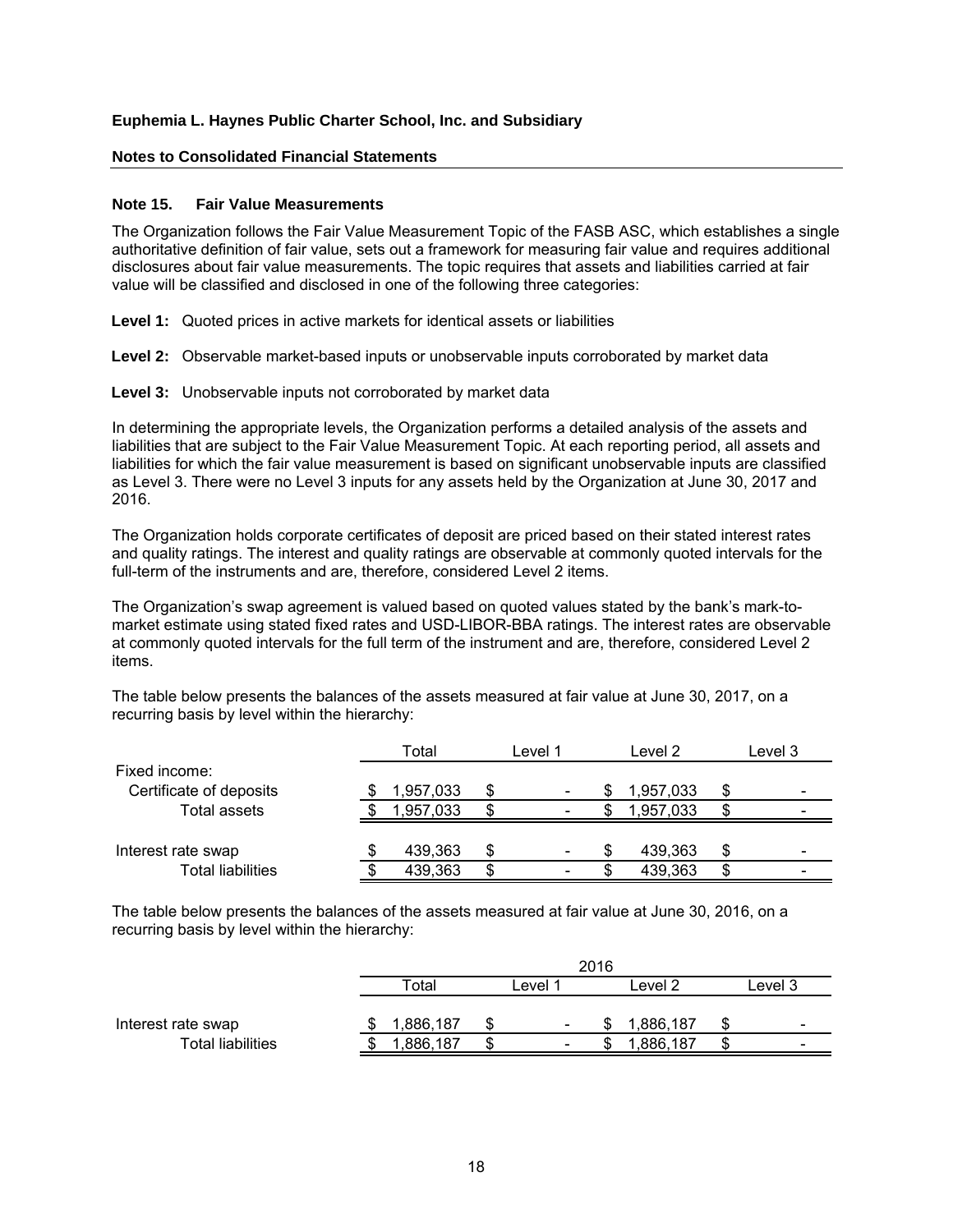#### **Notes to Consolidated Financial Statements**

#### **Note 16. Related Party Transactions**

The School had notes payable, including accrued interest, outstanding in the amount of \$1,925,107 at June 30, 2017 and 2016, with ELHSC (see Note 5). ELHSC made an unrestricted contribution to the School totaling \$123,960 during the year ended June 30, 2017. Amounts due to ELHSC for reimbursement of expenses were \$5,980 at June 30, 2017 and 2016.

#### **Note 17. Major Transaction**

After the conclusion of the New Markets Tax Credits (NMTC) compliance period, the parties to the Organization's 2010 NMTC loan structure (see Note 5) agreed to unwind the transactions; this unwind closed on June 13, 2017. A series of transactions related to this unwind produced an overall gain to the Organization of \$1,713,085.

The components of the gain on the transaction are itemized as follows:

| Gain on NMTC transaction unwind                                      | 1.713.085  |
|----------------------------------------------------------------------|------------|
| Write-off of net balances of loan origination costs for retired debt | (579, 929) |
|                                                                      | 1.133.156  |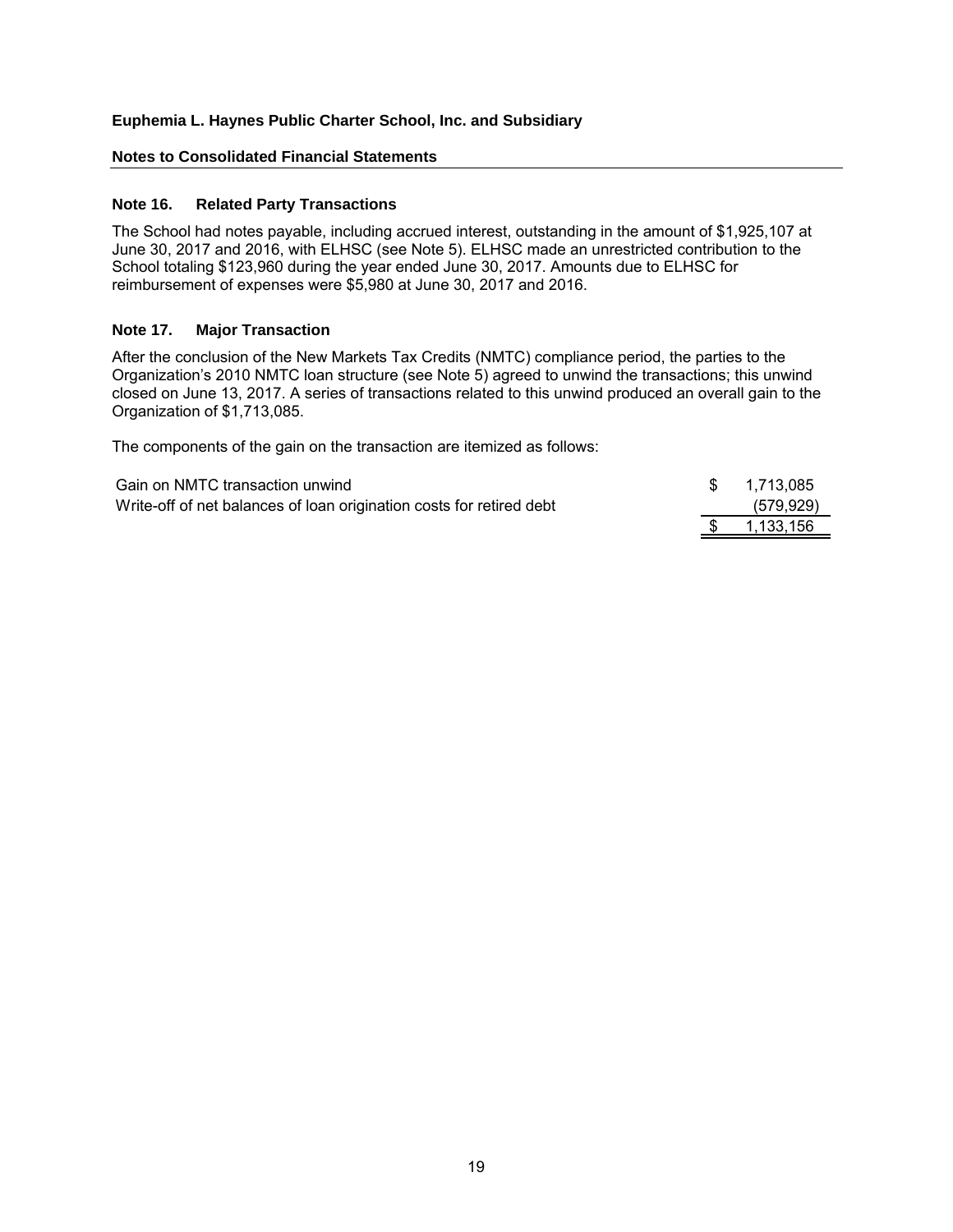

**RSM US LLP** 

#### **Independent Auditor's Report on the Supplementary Information**

To the Board of Trustees Euphemia L. Haynes Public Charter School, Inc.

We have audited the consolidated financial statements of Euphemia L. Haynes Public Charter School, Inc. and Subsidiary as of and for the years ended June 30, 2017 and 2016, and have issued our report thereon, dated October 31, 2017, which contained an unmodified opinion on those consolidated financial statements. See pages 1 and 2. Our audits were conducted for the purpose of forming an opinion on the consolidated financial statements as a whole.

The consolidating and other information is presented for purposes of additional analysis rather than to present the financial position and changes in net assets of the individual entities and is not a required part of the consolidated financial statements. Such information is the responsibility of management and was derived from and relates directly to the underlying accounting and other records used to prepare the consolidated financial statements. The information has been subjected to the auditing procedures applied in the audit of the 2017 consolidated financial statements and certain additional procedures, including comparing and reconciling such information directly to the underlying accounting and other records used to prepare the consolidated financial statements or to the consolidated financial statements themselves, and other additional procedures in accordance with auditing standards generally accepted in the United States of America. In our opinion, the information is fairly stated in all material respects in relation to the 2017 consolidated financial statements as a whole.

RSM US LLP

Washington, D.C. October 31, 2017

THE POWER OF BEING UNDERSTOOD AUDIT | TAX | CONSULTING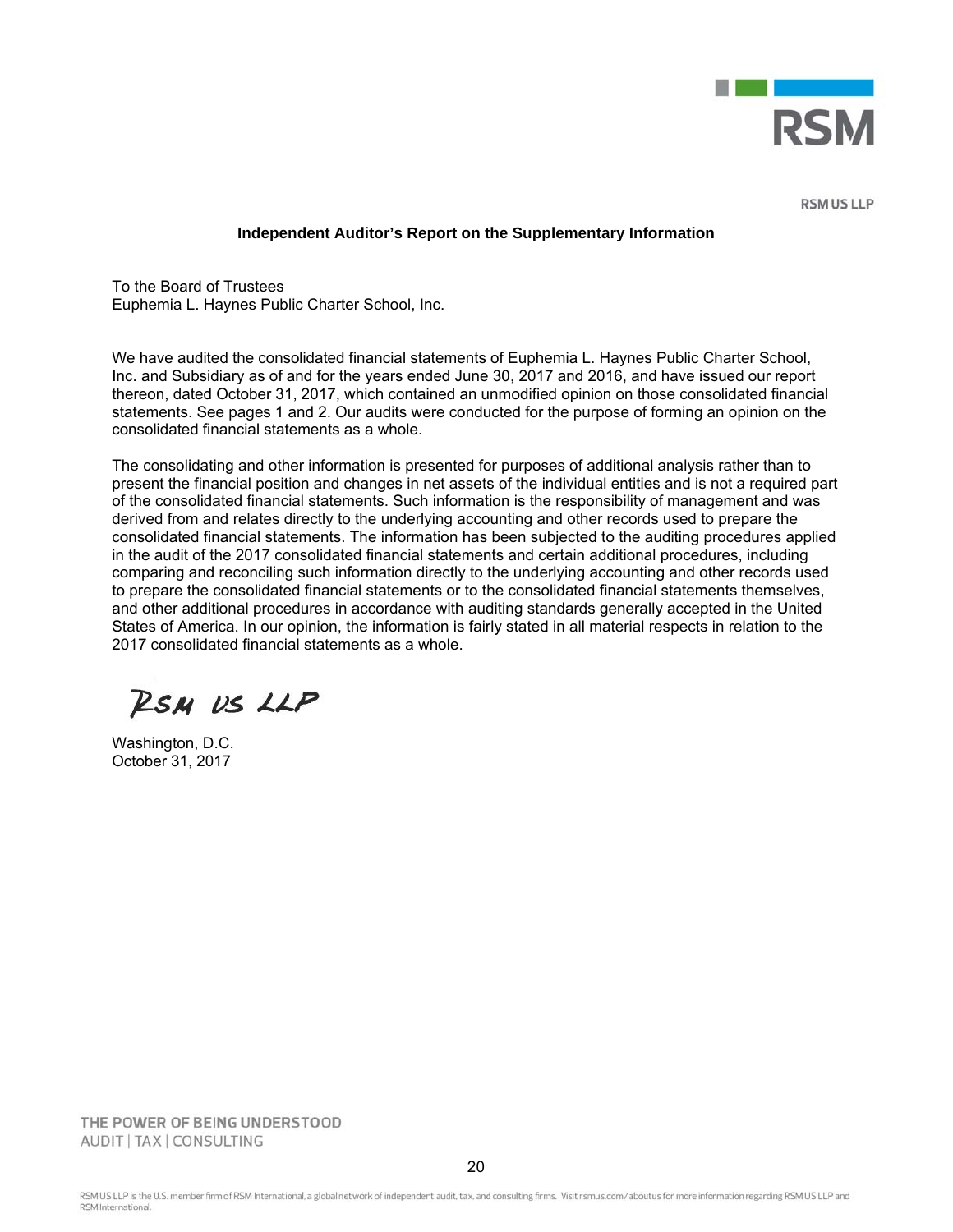#### **Consolidating Balance Sheet June 30, 2017**

|                                        |                 | <b>ELH</b>   |                              |                 |
|----------------------------------------|-----------------|--------------|------------------------------|-----------------|
|                                        | EL Haynes       | Kansas, Inc. | Entries                      | Total           |
| <b>Assets</b>                          |                 |              |                              |                 |
| Current assets:                        |                 |              |                              |                 |
| Cash and cash equivalents              | \$<br>4,867,984 | \$<br>3      | \$                           | 4,867,987<br>\$ |
| Investments                            | 1,957,033       |              |                              | 1,957,033       |
| Accounts receivable                    | 17,087          |              |                              | 17,087          |
| Promises to give                       | 18,380          |              |                              | 18,380          |
| Grants receivable                      | 668,517         |              |                              | 668,517         |
| Prepaid expenses                       | 762,220         | 1,446,416    | (2, 155, 917)                | 52,719          |
| <b>Total current assets</b>            | 8,291,221       | 1,446,419    | (2, 155, 917)                | 7,581,723       |
| Restricted cash                        | 789,492         |              |                              | 789,492         |
| Prepaid rent                           | 7,499,265       |              | (7, 499, 265)                |                 |
| Property and equipment, net            | 32,155,905      | 15,512,421   | (13,671,164)                 | 33,997,162      |
| Intercompany due from (to)             | 3,282,272       | 9,559,148    | (12, 841, 420)               |                 |
| Deposits                               | 1,640           |              |                              | 1,640           |
|                                        | \$52,019,795    | \$26,517,988 | $$$ $(36, 167, 766)$         | \$42,370,017    |
| <b>Liabilities and Net Assets</b>      |                 |              |                              |                 |
| Current liabilities:                   |                 |              |                              |                 |
| Accounts payable and accrued           |                 |              |                              |                 |
| expenses                               | 1,095,339<br>\$ | \$           | S                            | 1,095,339<br>S  |
| Current portion of long-term debt      | 297,000         |              |                              | 297,000         |
| Deferred revenue                       | 37,149          | 7,055,513    | (7,055,513)                  | 37,149          |
| <b>Total current liabilities</b>       | 1,429,488       | 7,055,513    | (7,055,513)                  | 1,429,488       |
| Intercompany due to (from)             | 9,559,148       | 3,282,272    | (12, 841, 420)               |                 |
| Due to ELH Support Corp.               | 5,980           |              |                              | 5,980           |
| Accrued rent                           |                 | 2,301,268    |                              | 2,301,268       |
| Interest rate swap agreement           | 439,363         |              |                              | 439,363         |
| Deferred gain on sale-leaseback        | 1,446,416       | 7,325,152    | (8,771,568)                  |                 |
| Deferred revenue                       |                 | 7,499,265    | (7, 499, 265)                |                 |
| Long-term debt, net of current portion | 32,472,786      | (75, 545)    |                              | 32,397,241      |
|                                        | 45,353,181      | 27,387,925   | (36, 167, 766)               | 36,573,340      |
| Net assets (deficit):                  |                 |              |                              |                 |
| Unrestricted                           | 6,199,626       | (869, 937)   |                              | 5,329,689       |
| Temporarily restricted                 | 466,988         |              |                              | 466,988         |
| <b>Total net assets</b>                | 6,666,614       | (869, 937)   | $\qquad \qquad \blacksquare$ | 5,796,677       |
|                                        |                 |              |                              |                 |
|                                        | \$52,019,795    | \$26,517,988 | $$$ $(36, 167, 766)$         | \$42,370,017    |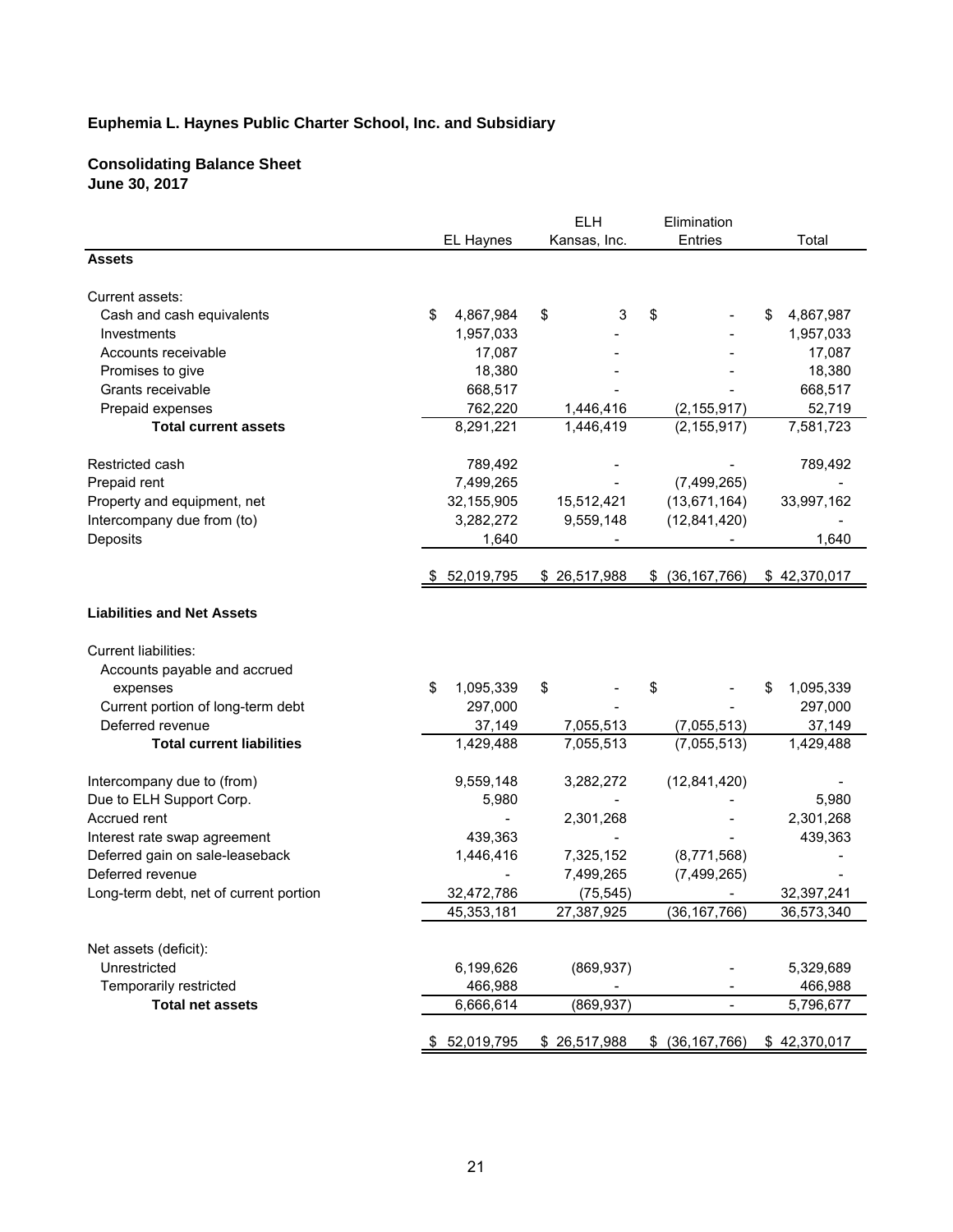# **Consolidating Statement of Activities Year Ended June 30, 2017**

|                                       |                  |                          |                  | <b>ELH</b>               |                |                  |
|---------------------------------------|------------------|--------------------------|------------------|--------------------------|----------------|------------------|
|                                       |                  | EL Haynes                |                  | Kansas, Inc.             |                |                  |
|                                       |                  | Temporarily              |                  |                          | Elimination    |                  |
|                                       | Unrestricted     | Restricted               | Total            | Unrestricted             | Entries        | Total            |
| Revenue and support:                  |                  |                          |                  |                          |                |                  |
| Pupil allocation                      | \$<br>22,320,934 | \$                       | \$<br>22,320,934 | \$                       | \$             | \$<br>22,320,934 |
| Other grants                          | 368,233          | 408,445                  | 776,678          |                          |                | 776,678          |
| Federal grants                        | 1,441,676        |                          | 1,441,676        |                          |                | 1,441,676        |
| Contributions                         | 446,015          |                          | 446,015          |                          |                | 446,015          |
| Program revenue                       | 59,804           |                          | 59,804           |                          |                | 59,804           |
| Recognition of leaseback gain         | 40,941           |                          | 40,941           |                          | (40, 941)      |                  |
| Investment income                     | 702,916          |                          | 702,916          | 784,801                  | (910, 560)     | 577,157          |
| Rental revenue                        | 1,350            |                          | 1,350            | 976,513                  | (976, 513)     | 1,350            |
| Net assets released from restrictions | 421,609          | (421, 609)               | $\overline{a}$   | $\overline{\phantom{a}}$ | $\blacksquare$ |                  |
| Total revenue and support             | 25,803,478       | (13, 164)                | 25,790,314       | 1,761,314                | (1,928,014)    | 25,623,614       |
| Expenses:                             |                  |                          |                  |                          |                |                  |
| Program services                      | 25,334,502       |                          | 25,334,502       | 1,751,111                | (1,928,014)    | 25, 157, 599     |
| General and administrative            | 774,499          |                          | 774,499          | 24,246                   |                | 798,745          |
| Fundraising                           | 503,028          | $\overline{\phantom{a}}$ | 503,028          | 23,778                   |                | 526,806          |
| <b>Total expenses</b>                 | 26,612,029       | $\sim$                   | 26,612,029       | 1,799,135                | (1,928,014)    | 26,483,150       |
| Change in net assets                  |                  |                          |                  |                          |                |                  |
| before other (losses) gains           | (808, 551)       | (13, 164)                | (821, 715)       | (37, 821)                |                | (859, 536)       |
| Other gains (losses):                 |                  |                          |                  |                          |                |                  |
| Gain on interest rate swap agreement  | 1,446,824        |                          | 1,446,824        |                          |                | 1,446,824        |
| Gain (loss) on unwind transaction     | 1,688,339        |                          | 1,688,339        | (555, 183)               |                | 1,133,156        |
| Change in net assets                  | 2,326,612        | (13, 164)                | 2,313,448        | (593,004)                |                | 1,720,444        |
| Net assets (deficit):                 |                  |                          |                  |                          |                |                  |
| Beginning                             | 3,873,014        | 480,152                  | 4,353,166        | (276, 933)               |                | 4,076,233        |
| Ending                                | \$<br>6,199,626  | \$<br>466,988            | \$<br>6,666,614  | \$<br>(869, 937)         | \$             | \$<br>5,796,677  |